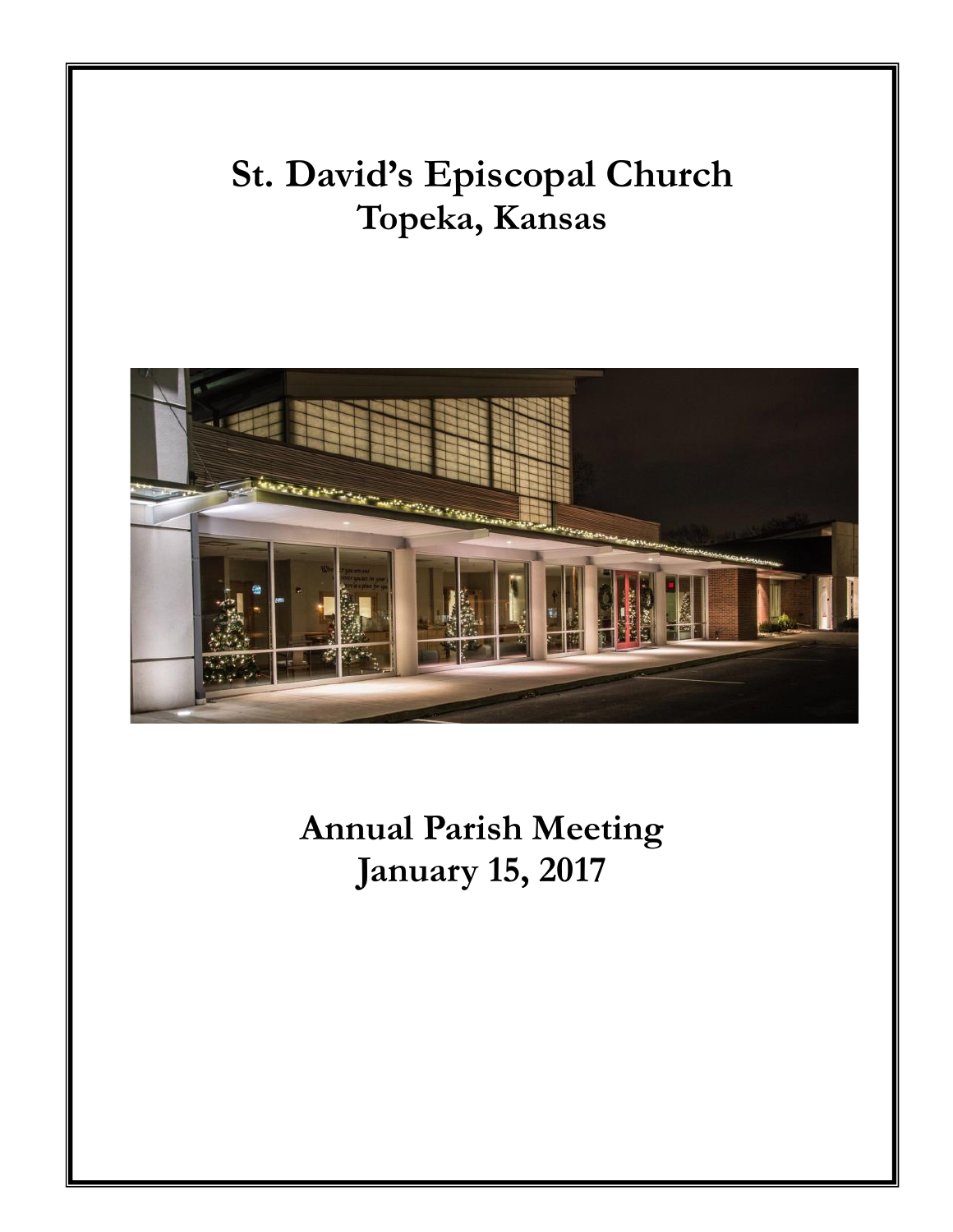#### **ANNUAL MEETING AGENDA**

### **January 15, 2017**

Appointment of the Clerk of the meeting — Mary Hillin Review of Agenda Approval of Minutes of the 2016 Annual Meeting Notice of the Rules of Order – Annual Meeting

Election of 2 members of the Vestry (each for 3-year terms)

The Nomination Committee presents: Tuck Duncan and Shirley Golos

Appointment of Tellers

Report of the Interim Rector Report of the Senior Warden Report of the Treasurer

Result of Election (If not by Acclamation) Blessing & Dismissal Adjournment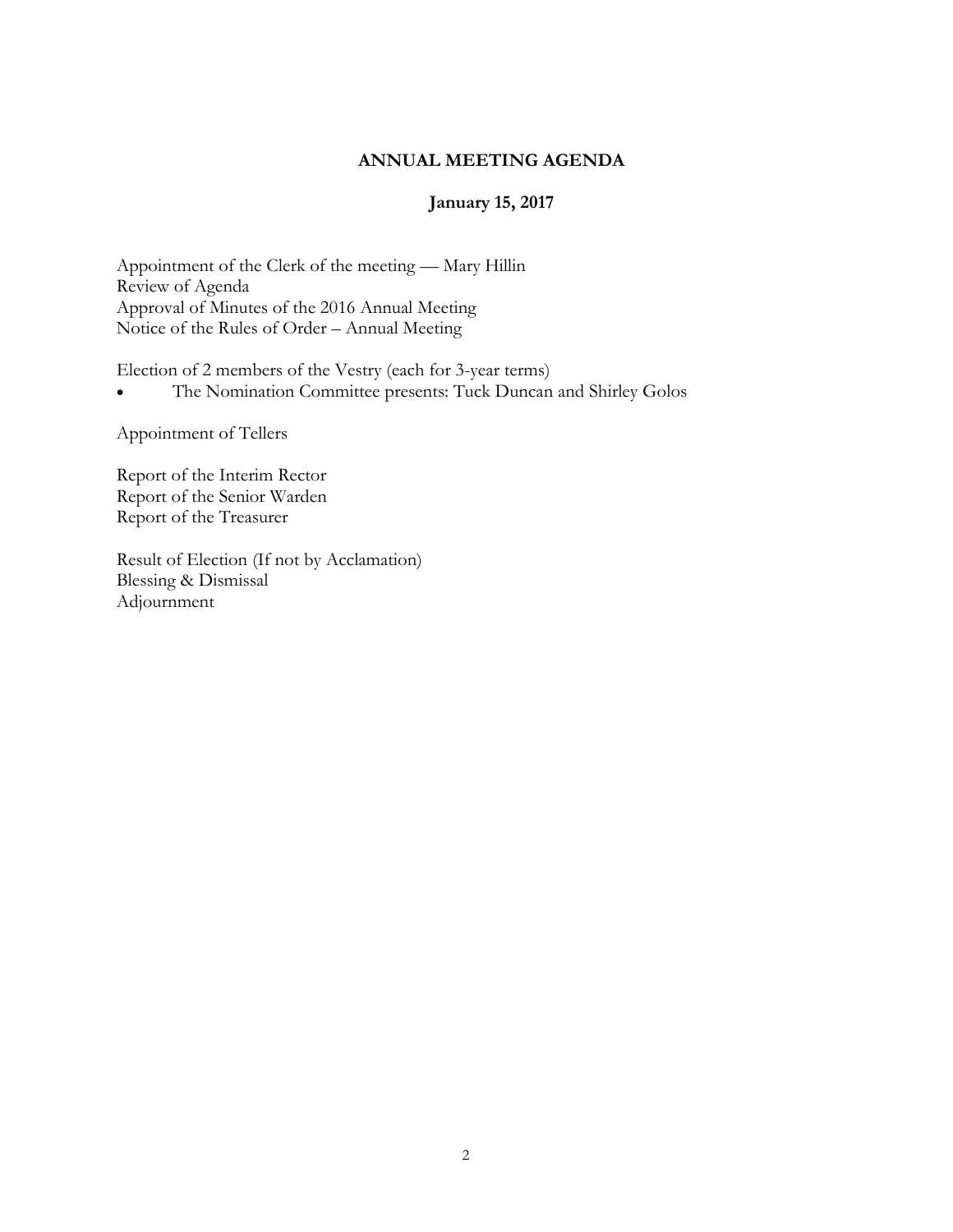# **St. David's Rules of Order Annual Meeting**

- 1) The Agenda for the meeting will be presented first. Any member present can ask that some thing be included in the agenda. If that area is not already represented, it will be included.
- 2) Nominations will be presented by the nominating committee. Nominations from the floor must have the approval of the individual being nominated. Nominees must meet qualifications.
- 3) A motion to table a motion on the floor shall be received and vote called without debate. A motion to table without a specific time for consideration is in effect a motion to kill the issue.
- 4) Anyone may speak on any motion or issue. Members should be respectful to those who have not yet been allowed to speak on an issue before they speak a second time. The chair may impose a time limit if necessary.
- 6) Any person may rise and say "Point of Order-Prayer" and when recognized by the chair, the assembly will immediately pause for a period of silent prayer.
- 7) The Budget is presented by the Vestry for information as it has previously been adopted by the Vestry. It may not be amended.
- 8) If the house becomes disordered or unruly in the opinion of the chair, he/she may declare a recess for the purpose of meditation and prayer. The recess shall be no more than 30 minutes (or shorter at the discretion of the chair) in length.

### **Qualifications to vote at Annual Meeting (per St. David's Bylaws):**

You must be a communicant in good standing, as determined by the Rector, be at least 16 years of age, and have contributed financially to the support of the parish.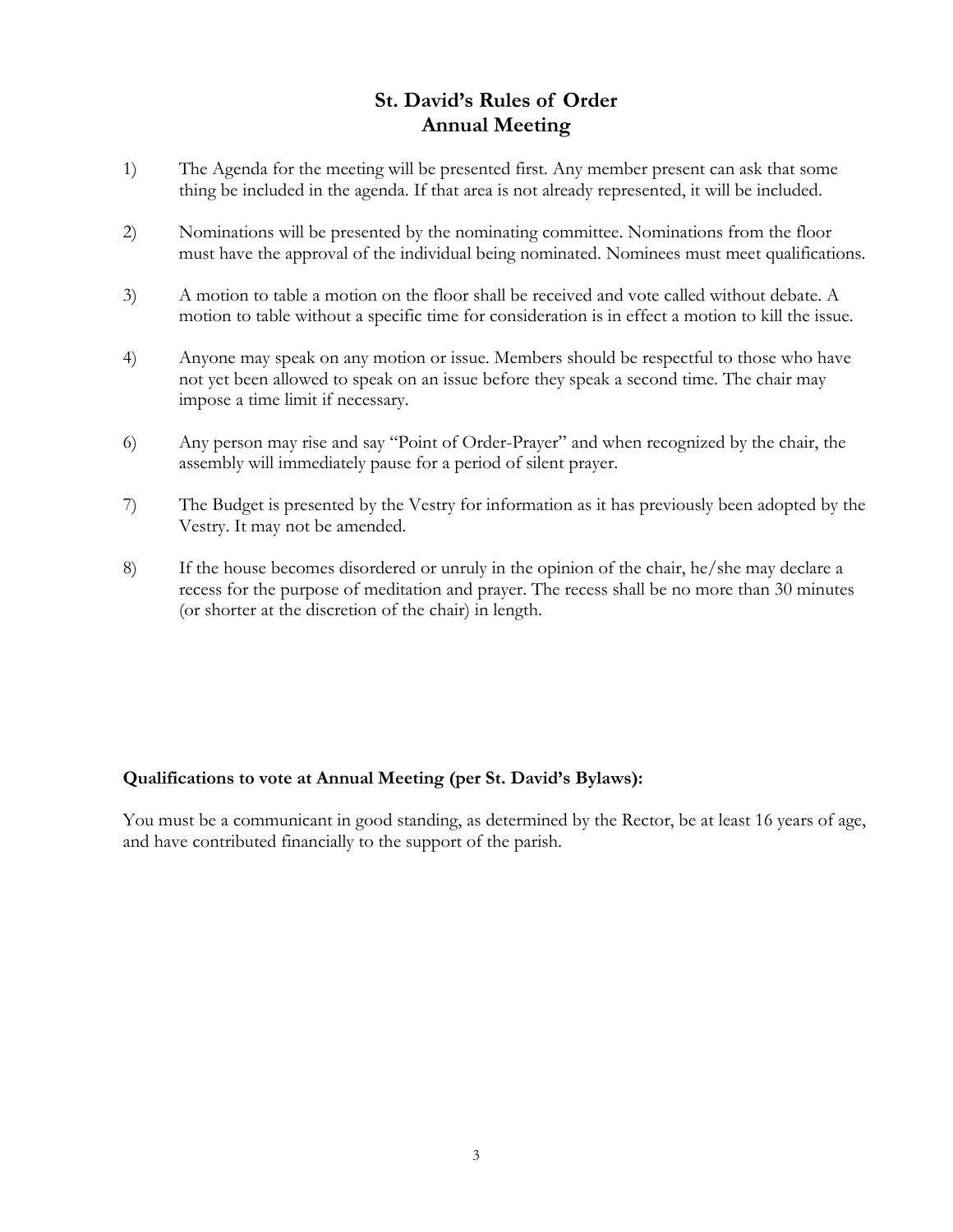### **St. David's Episcopal Church Annual Meeting Minutes Sunday, January 31, 2016**

The Annual Meeting of St. David's Episcopal Church was held on January 31, 2016 at 10:30 A.M. with Holy Eucharist. The meeting continued after the service following a brief break.

Mother Betty appointed Mary Hillin Clerk Pro Tem for the meeting.

The Agenda was approved as presented.

The minutes of the 2015 Annual Meeting were approved as presented on a motion by Jim Edwards with approval by the congregation.

### **Vestry and Committee Nominations**

The nomination of Linda Crowl, Chris Holman, and Bob Exon to a three-year term on the Vestry was made by Shirlie Hudson on behalf of the Vestry Nominating Committee. It was seconded by Ethel Edwards. The Nominating Committee nominated Michael Francis to fill the two-year unexpired term of Helen Pedigo. They were elected by acclamation.

The nomination of Tuck Duncan to be a delegate to the Northwest Convocation and Diocesan Convention with Denise Dietrich as an alternate was made by Shirlie Hudson with a second by Susan Byler. The motion was approved unanimously.

As recommended by the Endowment Board, it was affirmed that Jim Edwards be appointed to the board for a three-year term to replace Van Chang who has been on the Board since its inception. Following a second by Mary Ann Jennings, the motion was approved unanimously.

### **Treasurer's Annual and Finance Committee Report**

Lynn Thompson presented the Treasurer's Annual and Finance Committee Report which is attached for review. He thanked the Finance Committee for their work during the year; Helen Pedigo, Jim Edwards, John Koepke, Kevin McFarland and Van Chang. St. David's ended 2015 with a surplus of \$20,000. Thirty -thousand in funds from Endowment helped in this endeavor.

The budget for 2016 was presented and is attached for review. The Treasurer's Annual and Finance Committee Report and Budget for 2016 were accepted as presented.

- The 2016 Budget is a break even budget.
- The Interim Rector was given a modest increase for 2016.

Following staff changes at St. David's a mini audit was completed by BT and Co. No financial deficiencies were found. IT deficiencies were found and have been corrected.

### **Report of the Interim Rector**

The Report is attached for careful reading and reflection. The average weekend attendance is about 200 persons which puts St David's on the cusp of needing a Curate. The pastoral care responsibilities of the Parish are time consuming taking the Rector away from other responsibilities.

The Music Staff would like to explore once again having a Bell Choir as St David's had in the past.

Denise Dietrich, one of the office angels is working to compile a data base of the gifts and talents of Parish members (information from the pledge cards) so it can be better utilized by the Parish.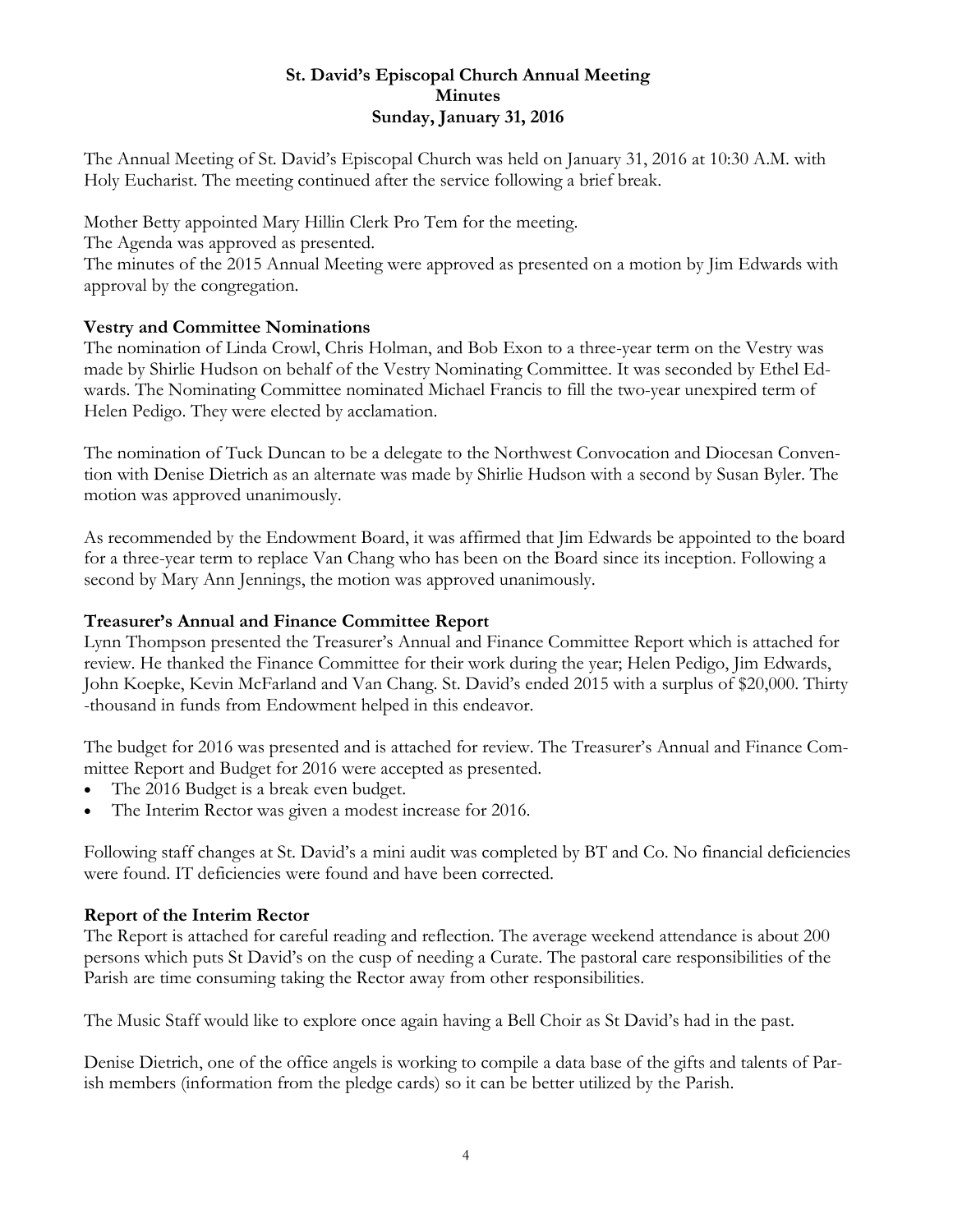Mother Betty thanked the staff: Jacquie Lightcap, Lisa Beebe and Kirsten Goodman for their good work throughout the time she has been working with them.

Thank you to the Breakfast Crew.

### **Report of the Senior Warden**

The Report is attached for reading and study. It contains an outline of the year-long search process for a new Rector for St. David's. It also contains a description of the instrument utilized by the Episcopal Church and this Diocese to create a Parish profile.

Special thanks were given to Helen Pedigo and Nancy Sargent (outgoing Vestry members) for their work on the Vestry.

Following the approximately four-month process involving meetings and the utilization of the Congregation Assessment Tool to create a Parish Profile a search committee will be formed.

- Those interested in serving on the search committee should send an E-mail expressing interest to Jacque Lightcap.
- Youth representation on the committee is desired.
- It was suggested there should be an application to be filled out for the search committee.

### **Report of the Junior Warden**

An extensive report prepared by the Jr. Warden is attached for review.

**Reports of the Ministry Chairs** are attached outlining the work of the Ministry groups.

A closing prayer and Blessing were given and the meeting closed.

Respectfully submitted,

Mary Hillin Clerk Pro Term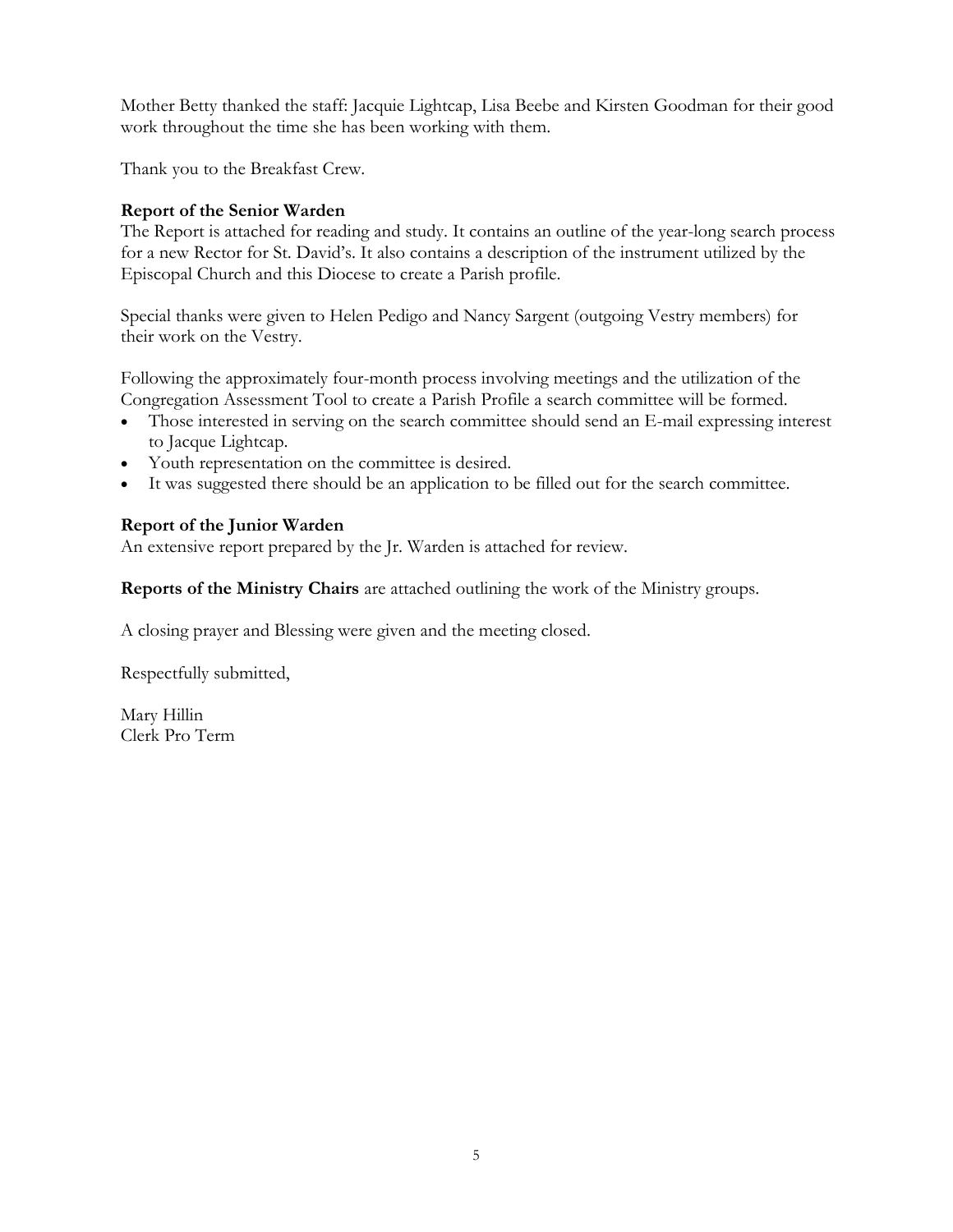### **Interim Rector's Report**

As this day has approached, and with it the near-end of my time as your Interim Rector, I have been reflecting on the past 18 months and dreaming with you about the times to come.

As the parishioners of this wonderful church, you are on the cusp of entering into a whole new, exciting phase of your ministry together with your new Rector. Although that priest is not yet named, your Search Committee has been working diligently to identify, and present to the Vestry for approval, someone well-matched with your ministry mission. My prayer is that you take some time to get to know this person when he or she arrives, and allow for some 'doing things a new way.' Your new priest will come in with just as much excitement about engaging with you in ministry as you will feel in finding new pathways to build up the Kingdom of God, right here at the corner of 17th and Gage!

In thinking about what I wanted to 'report' today, I have thought about it in terms of our history together, and your future to come. I have been part of this congregation, off and on, since 1991. I have had a good amount of time to get to know you – although my time with you as your Interim has certainly given me a different 'view' than I had as a fellow parishioner, or your Deacon. But put all together, one of the great pleasures of my life has been the opportunity to be 'home' with you for a Season again.

Often, when I am asked about St. David's as a worshiping community, I describe you as the most resilient group I have ever known! You have had some very challenging events in your history, but you seem to continue to carry on in your ministries – always ready for a new day. I love that! Even when the building was destroyed by arson, the ministries you support continued to be a priority! You continued to worship together regularly, even when that meant being a bit of an itinerant congregation. You continued to hold each other up and finally were able to celebrate together as the 'new' building was dedicated ten years ago. You continued to invite others to join you, and find new ways to minister to the poor, the hungry, and the needy. I am particularly pleased that this year you have taken on a new ministry to offer lunch to children and others through the federal lunch program, beginning this summer! That is no small undertaking, but has been driven by a passion to feed the hungry, and I am sure that it will be a well-received offering in this community.

We prayed many of our parishioners home over the last 18 months, and we continue to grieve their absence. Having Deacon Mary offer a Bereavement group this fall/winter has been a special blessing for those who walk a 'new normal' pathway.

And we have welcomed new members through the Sacrament of Baptism, and others who have come in, gotten to know us, and continued to worship with us regularly. When the Bishop visited this year, we witnessed the Confirmation of Stacie Davis, one of our own who helps to lead our Youth Group.

One of the points of pride for St. David's, I think, is that we are a welcoming community. I do think we are generally welcoming, although I think we are also challenged in this a bit. An example would be that we have been unable to find people who would serve as welcomers for the 2nd Sunday each month, despite many pleas. My hope is that a high priority will continue to be placed on finding ways to invite, welcome and incorporate new members within the life of St. David's. This important ministry function is not one that is the sole responsibility of a team or committee, but rather one that belongs to us all.

This year we have finished work on bringing our Information Technology (IT) up to date. We have updated both our 'wired' and 'wireless' capabilities, to include some enhanced security measures to protect our systems. We have also looked at security on our campus in a systematic way, and have implemented some procedures to increase the safety of staff and parishioners. Still to be addressed is a need to rekey locks and get a better handle on how to make sure that those who need access to the building have it, while ensuring that we are continuing our responsibility to be good stewards of this amazing physical plant.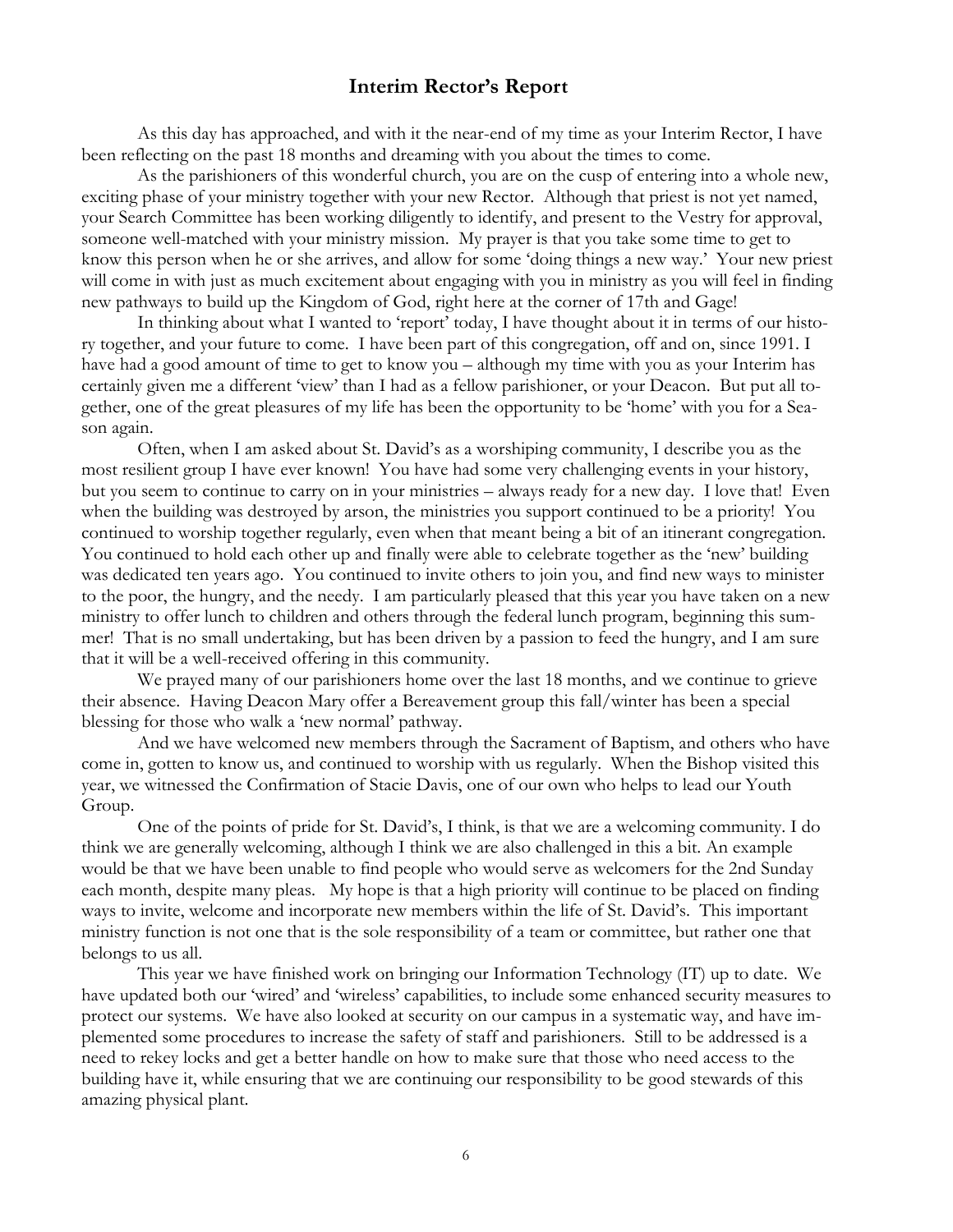We ended 2016 with three Deacons, although we began with four. Deacons Harry, Annie and Mary are a tremendous asset to this church. They are always ready to offer pastoral care, take communion to shut-ins, and help liturgically.

Although too numerous to name individually, I do want to note the many who offer their time and talent to help keep our ministries going. From the Altar Guild, to those who serve in Inreach, Outreach, the faithful who have cooked breakfast nearly every Sunday for 18 years or so, the Care Ministry Team, Adult, Children and Youth Educators and facilitators, Pam Tregemba and the Servants' Shop, the Greeters, Welcomers, our Choir members, AV workers and especially those I've forgotten to name – your efforts are so vital to the way we are able to serve inside and outside these walls. Thank you!

I am so grateful to have had Tod Bunting as my Senior Warden. Tod has a keen sense of both the ministry and the business side of the church, and has been invaluable as a partner in helping to govern. Thank you, Tod. Bryan Irvine has served ably as the Junior Warden, and has had no small job! He has been available for almost everything he's been asked—whether it was helping with the sound system, setting up for large meetings in the Parish Hall, or even washing the glass of the Water Wall. He has kept track of the many building projects that have come up over the year, and has even helped with Altar Guild, and putting safety cones out on the side walk. Thank you, Bryan! Thank you to all the vestry members who come together regularly to work on your behalf – I have appreciated their time commitment, and wisdom, as we have managed this transition time together. And I want to particularly thank the outgoing Vestry members: Michael Sheetz and Bryan Irvine; it is no small commitment to serve three years on the Vestry, and please know that your efforts have been appreciated.

Lisa Beebe continued her work as our Financial Secretary this year, and I am so grateful…her steady, calm approach to her work has made working with her a pleasure! Jacquie Lightcap has been with us for about 14 months or so as our Parish Administrator, and I don't know what I would have done without her! She came to us with lots of knowledge about how a church 'works,' and that coupled with her willingness to take on new tasks, has made what we do possible, and efficient! And we have music! Matt Gender left his position as our Organist this past August, and Kristi stepped in on an Interim basis and leads our music ably.

I am grateful to our Office Angels—we currently have Denise Dietrich with us three times a week, Marilyn Homan on Tuesdays and Peggy Shaverdi on Thursdays—they answer phones, work on our records, greet visitors with a smile, water plants, and are simply a gift to us every time they are in! Thank you so much!

And so, we stand here putting the final touches on 2016, and beginning to live into the promise of a New Year. My prayer is that the good ministry work continues here, that your imagination is sparked and your commitment renewed as you prepare to welcome well your new Rector. My prayer is that you remember that above all else, you are loved.

Blessings of Grace and Peace,

Mother Betty+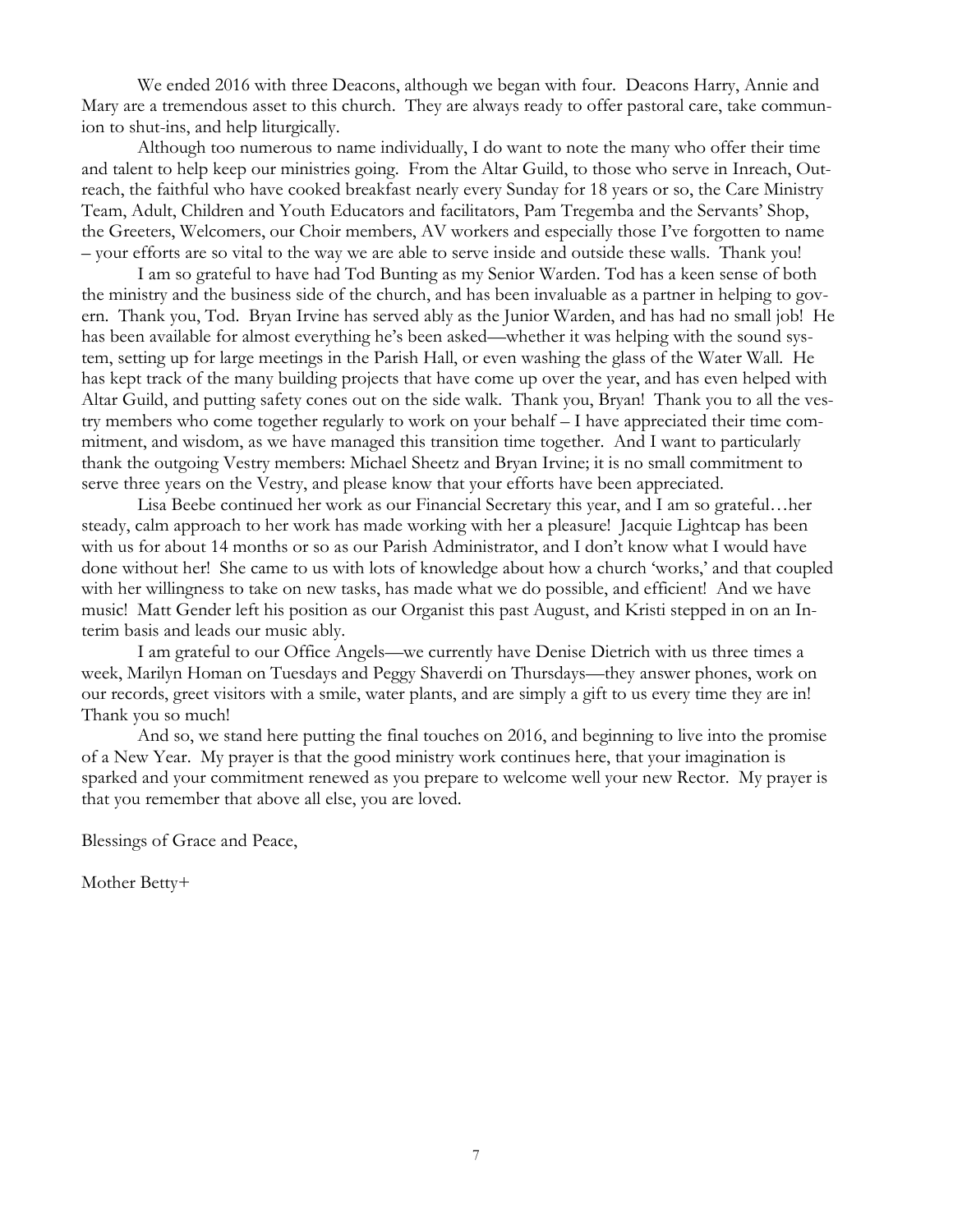# **Senior Warden's Report**

I was honored and blessed to be your Senior Warden, and I extend to our entire St David's family my best wishes for 2017. St David's had another remarkable year in 2016, and we can all be proud of what we accomplished. On behalf of the entire Vestry I thank you for your continued support of ministries and programs at St David's and we welcome your ideas, suggestions and feedback on how we are doing. We are a parish of loving and caring people who give unselfishly of their talent and time, as well of course, of their treasure (financial support).

Ethel Edwards led a dynamic team for this year's Stewardship campaign, and all in all we had a successful year. Our budget for 2017 is down slightly but still very close to what we operated from last year. Our treasurer Lynn Thompson and the finance committee worked even harder than they always do as we considered many budget issues, including the possibility of St David's bringing on a Curate. The Vestry worked closely with our superb volunteers serving on the Endowment Committee to thoroughly examine ways we could best utilize our endowment to serve our members. More details on Endowment, our Finances/ Budget and all of our ministry groups will be provided in formal written reports to you at the annual meeting.

Mother Betty has been incredible in her service to St David's and we wish her the very best in her new position, which she starts in late January, as the Campus Missioner for the Episcopal Diocese of Kansas. The good news is her new position keeps her in Topeka so we will be able to see and even serve with her on occasion!

St. David's is a large enough church to keep two Clergy busy, and the Vestry discussed many options to find some help for Mother Betty and for our new Rector, who we hope will join us in just a month or so from now. The possibility of a Curate was discussed for months, and is very desirable, but our finances at this time do not allow us to bring on a Curate so we will all need to just keep working hard to support our many church needs and programs.

We utilized some established processes to determine our priorities and goals as a parish, and once we established a good understanding of our past, present and future, the Vestry formed a search committee to find a new Rector with the skills and gifts necessary to assist us as we move forward into our vision. The Search Committee began its work this past Summer, and I extend my personal gratitude to each of them for their work on this very difficult and equally important task. We are nearly finished with the Search process and hope to have some news for you about a new Rector by the end of January.

We continue to enjoy and be enriched by the good works of many, including our four ministry groups. We have continued to be served a great breakfast nearly every Sunday by the Breakfast Crew, and we enjoyed once a month Super Saints Social Suppers, which changed to lunches. I am personally very excited we will participate in the Summer Food Service Program this year.

A special thanks to Lisa who does our finances; Jacquie and our Office Angels; Bryan Irvine, Junior Warden; Lynn Thompson, Treasurer; and all members of the Vestry for their service and support.

Together, and individually, we are St David's, and I look forward to a great year in 2017 and wish you peace and happiness for the year ahead.

God Bless,

Tod Bunting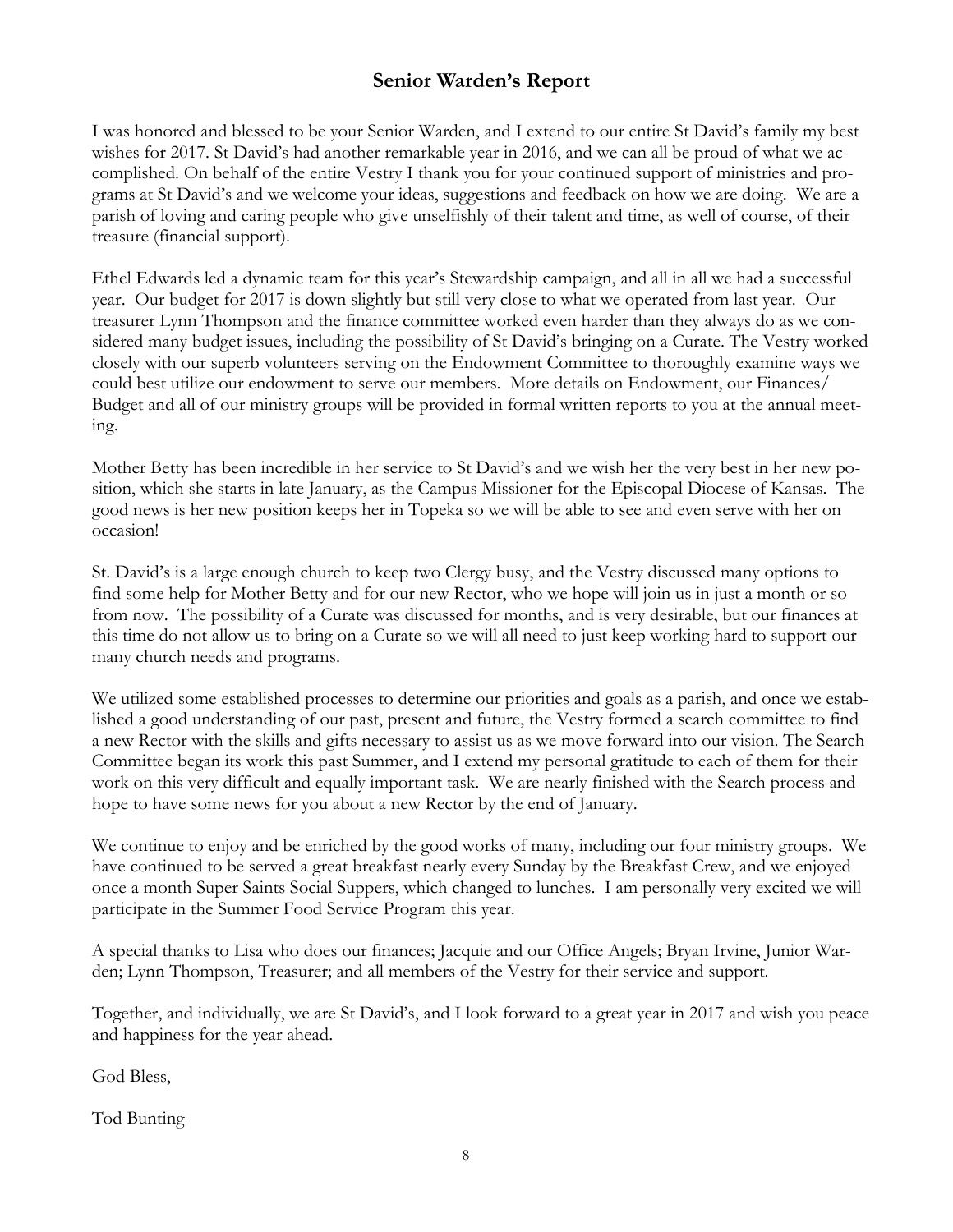# **Junior Warden's Report**

.

As my time as your Junior Warden winds to a close, I look back at the last year (well, the last two years, but this report is just for the time since my last annual report) and wonder at the work done in our facility. We've had a lot of necessary work done. Some may seem aesthetic, but it also served a longer term cost saving purpose as well. I also have accomplished some things mentioned in my last report and taken those items off our long term "wish" list.

We had a door leak in the St. Phillips room caused by improper foundation sealing that was fixed by Galaxy Glass. We still have more work to do there as the carpet still needs to be replaced along that door. It still leaks a bit and Galaxy Glass needs to fix that before we replace the damaged carpet tiles.

Just prior to Christmas services we had all the lights in the nave that were no longer functioning replaced. This is a service we have to have just about yearly. This seems to be a yearly requirement and involves an electrician since ballasts are often a problem.

I've replaced light bulbs here and there, replaced peeling baseboards as they start to peel, and had to deal with several cracked light and outlet covers.

In terms of major repairs, we have replaced the flooring in front of the office. The new tiles will resist the flexing that caused the old tiles to crack, pop up and peel loose on that floating floor. It also presents a very pleasant view to those coming into the office!

We have a very persistent roof leak in the area over classrooms 1 and 2. After several attempted repairs, an engineer finally diagnosed the problem and the Vestry has authorized a replacement of the roof over the older building. All the gutter covers were also severely compromised and our insurance company feels they should be replaced. A contract has been awarded for the roof repair and we are waiting for a second bid to replace all the gutter covers.

There are still a few items to consider for longer term facility needs:

- The carpet in the Youth Center is old and really needs replaced. We have a bid but it was more than we felt should be spent this year.
- The old storage shed still needs torn down and replaced with a new one; it would be relocated behind the fence behind the NW corner of the parking lot.
- The parking lot may need work in the next year or so. It has many rough spots.
- The building likely needs to be re-keyed. There is not an adequate key log and we do not have adequate knowledge of who has keys to what!
- The security system is inadequate. This has been mentioned several times, but is a major expense. This should also have video surveillance included!

I want to close my report with one sober observance for all to consider. We are luckier than many parishes in that we have a reserve account set aside for major maintenance. We think of our building as new. Remember though, we have two "new" buildings sandwiching part of the original 1950s structure. Most of the major repair work done during my tenure has been on that older structure. Recently one of the older HVAC units had a failure that may cause us to use those reserve funds. Those funds may not last forever. Please bear this in mind as we move into the future!!

Peace to all,

Bryan Irvine Junior Warden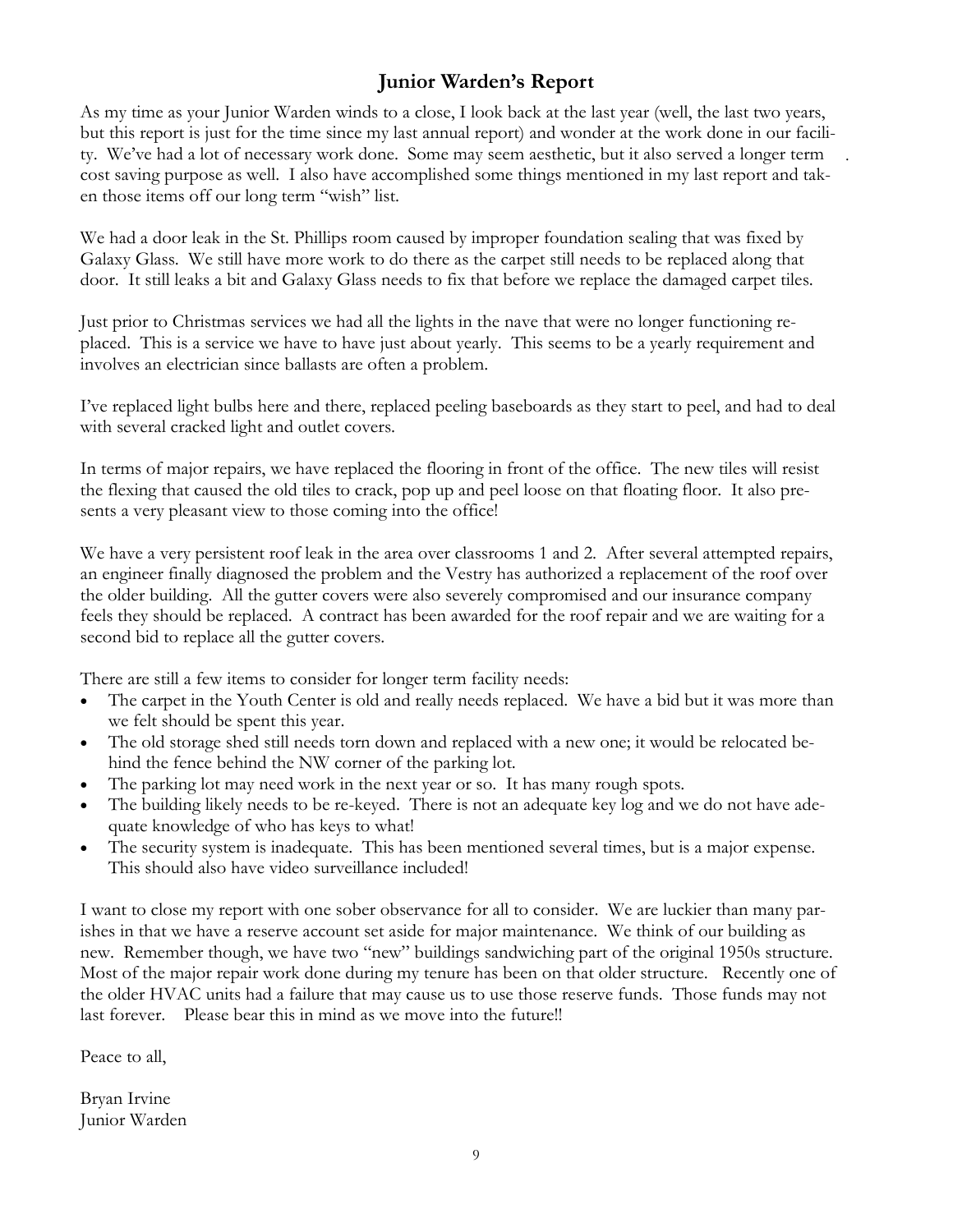# **Treasurer and Finance Committee**

The Finance Committee meets monthly and at the call of its Chairperson. The Committee reviews and provides analysis of the monthly Church financial records, considers extra-budget expenditures and makes recommendations to the Vestry. The Vestry has the ultimate responsibility for all income and expenditures.

In 2016, your Finance Committee met its monthly meeting schedule and prepared financial reports for the Vestry. In 2017, the Committee will meet on the last Thursday immediately preceding the monthly Vestry meeting, except for Thanksgiving.

During the year, we lost one member, Helen Pedigo, but have been fortunate to add two very capable new members, Shirley Golos and Amy DuPuis. Along with our two new members, the Committee has the expertise of Jim Edwards, John Koepke, Kevin McFarland, Lisa Beebe and Van Chang.

Pledge income for 2016 followed a different pattern than in the past. Historically, the year begins strong because some members pay their year's pledge at the start. Therefore we go into the summer months, which are traditionally slow, ahead of budget so that in October we are back close to budget and make up any difference in November and December. This year, we were slow from the start, much slower during the summer and could not make up the difference in the fall. Unfortunately, we ended the year \$25,000 behind our Pledge Budget of \$320,000, (which was already discounted by \$5,000 for non-payments). Non pledged income came in about \$3,000 over what we expected.

Sometimes events have a favorable short-term impact on the finances of the Church, even though we may not welcome the results of the event. This was the case when our Youth Director, Kirsten Goodman left in March of 2016.

Our Church facility is aging, and though this may be hard to realize, we have had more repairs and extra maintenance to keep up. Our roof has/is leaking, the tile floors have been refinished, we have installed new tile in south entryway, the east wall on the stairs has been refinished, light bulbs replaced (lift required) and a complete rework/update of our computer system and network. Fortunately, we have an operational reserve fund and a building maintenance fund to support these issues.

It is most likely that we will have to revise/rework the 2017 budget presented today. Pledges as of January 9<sup>th</sup>, are a little over \$10,000 short of the \$315,000 used in the budget. We hope to have a new Rector soon, but at this time don't know his/her arrival date or what the salary, insurance, retirement benefits or moving expenses will be.

Our pledge income has been on a declining path since 2008. The actual pledge income for 2016 will be about \$80,000 less than in 2008, and 2017 appears to be even less. In 2008, we had 149 pledging units, 128 units in 2016 and 104 to date for 2017. Both 2016 and 2017 will have the lowest dollars pledged during the last 12 years. We have fewer people who have to carry a larger load each year. If this trend continues, you don't need the Vestry or me to describe the consequences.

St. David's has been a phoenix, one raised from the ashes of a devastating fire. Now, we have entered another "fire", this one of declining revenue. If St. David's is to rise from this "fire," and I assume it will, it will require a noteworthy contribution of time, talent and treasure from the whole parish.

Lynn Thompson, Treasurer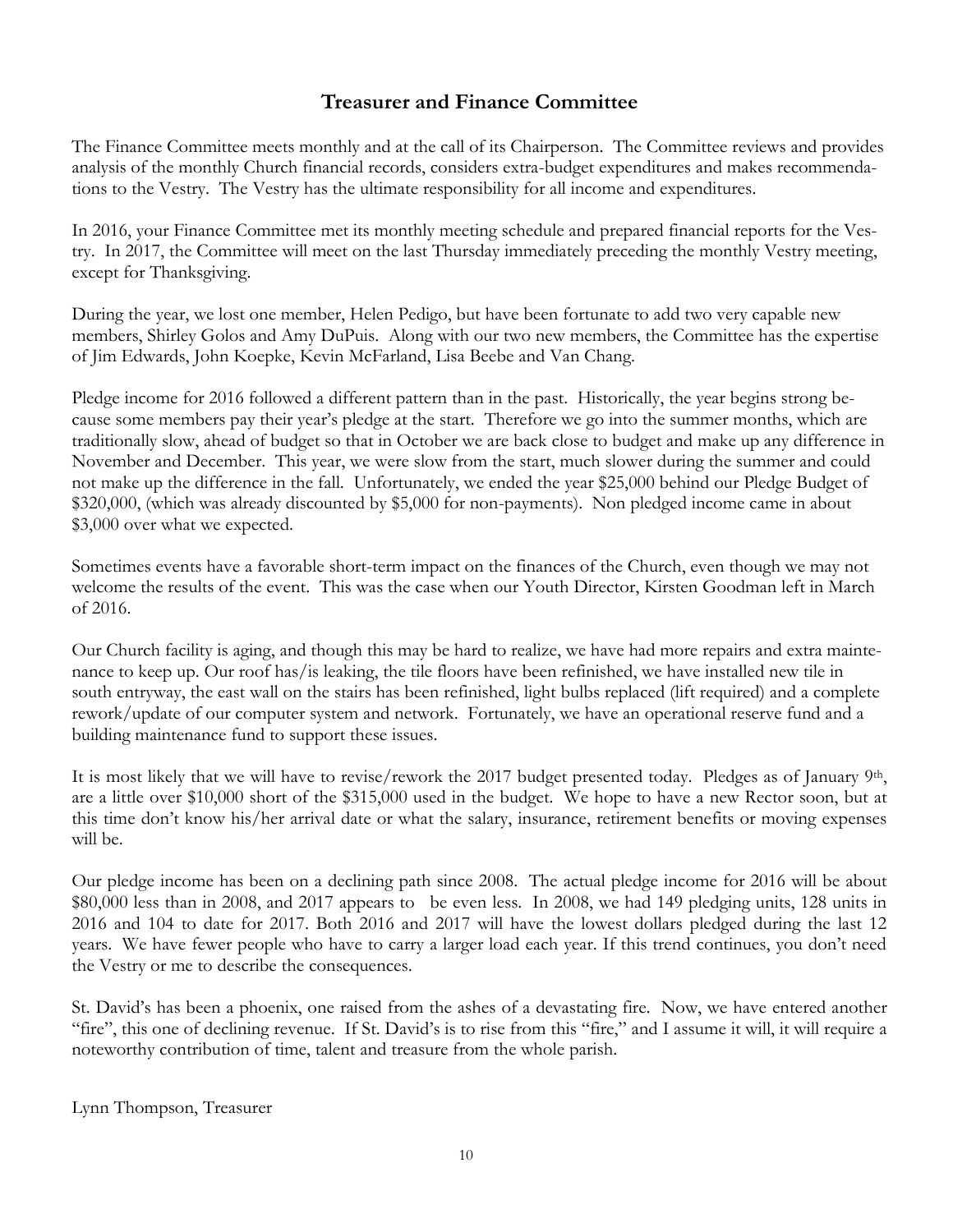# **Operating Income** Pledges **\$315,000**  Allowance for un-paid and the set of the set of the set of the set of the set of the set of the set of the set of the set of the set of the set of the set of the set of the set of the set of the set of the set of the set o Endowment Donation **\$30,000 \$30,000** Other operating income Plate Offerings  $$3,500$ Non-Pledged \$21,000 Seasonal Offerings  $$1,000$ Special Offerings  $\sim$ Breakfast \$3,000 Building use \$2,200 Flowers \$600 Music donations **\$250** Youth donations \$3,000 Misc. donations \$3,000 Memorial  $$8,000$ Memorial Courtyard **\$2,000** Interest earnings **\$40** Operational Reserve Transfer \$13,000 All other \$3,000 **Total Other operating income by the set of the set of the set of the set of the set of the set of the set of the set of the set of the set of the set of the set of the set of the set of the set of the set of the set of Total Operating Income 8403,590 Operating Expenses Apportionment \$72,640 Administration & Supplies \$43,890 Programs & Ministries \$30,300 Search Committee \$2,500 Building & Grounds**  $$62,200$ **Staff and Payroll \$72,100 Rector \$105,040 Relocation Expenses \$10,000 Total Operating Expenses \$398,670 Net of Income less Expense \$4,920**

**Vestry Approved 2017 Budget**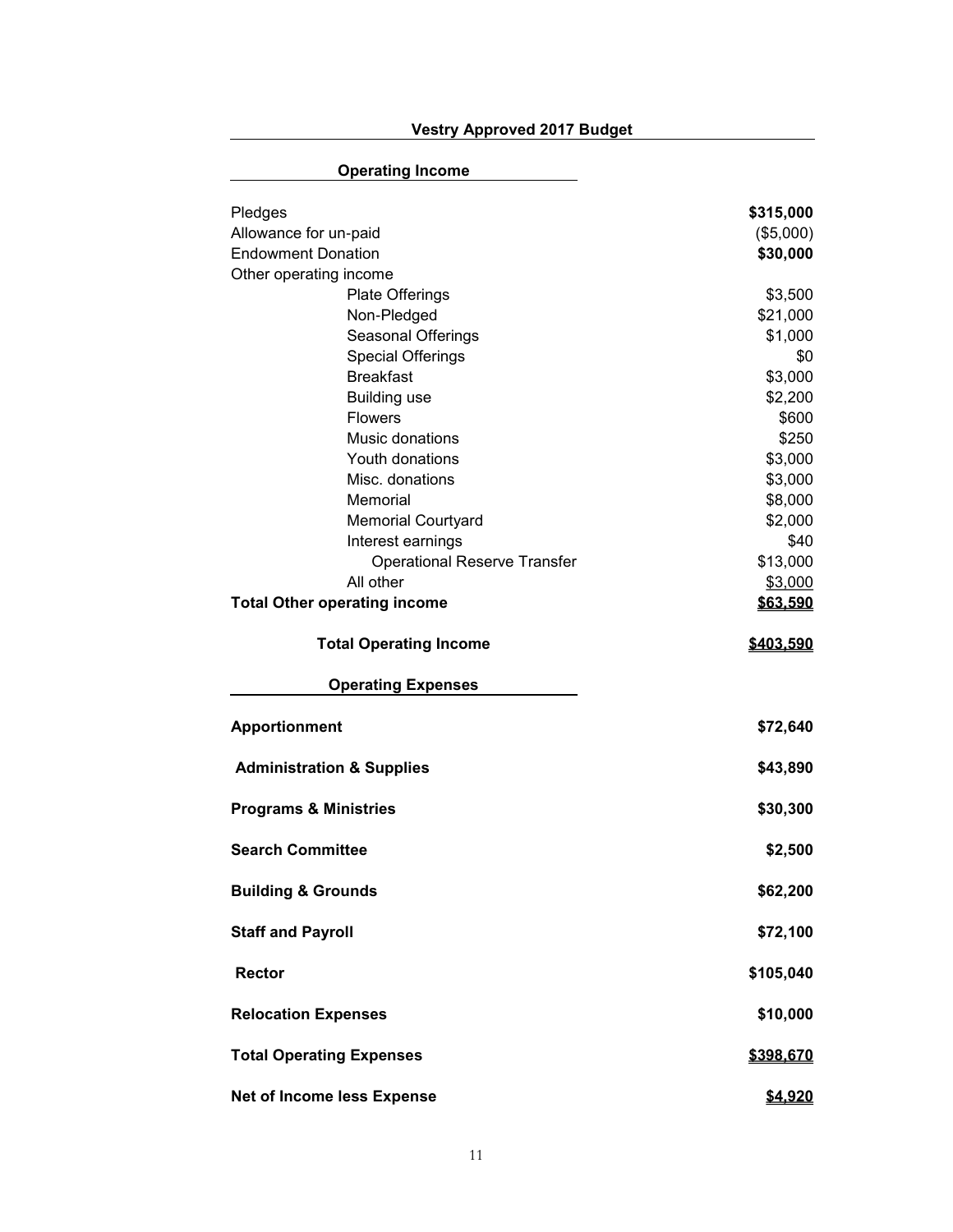# **St. David's Epicopal Church Balance Sheet as of December 31, 2016**

|                                     |                    |                       | Change          |           |
|-------------------------------------|--------------------|-----------------------|-----------------|-----------|
|                                     | Dec 31,<br>2016    | As of Dec<br>31, 2015 | \$\$\$\$        | %         |
| <b>ASSETS</b>                       |                    |                       |                 |           |
| <b>Current Assets</b>               |                    |                       |                 |           |
| <b>Bank Accounts</b>                |                    |                       |                 |           |
| 101 General Checking                | \$55,703           | \$79,559              | (\$23,856)      | $-30%$    |
| 103 St. David's Designated Checking | 979                | 744                   | 236             | 32%       |
| 104 St. David's Designated Savings  | 112,055            | 119,133               | (7,078)         | $-6%$     |
| 105 St. David's General Endowment   | 2,274              | 7,270                 | (4,996)         | $-69%$    |
| 107 St. David's Vanguard G/I/W/E    | 701,986            | 633,431               | 68,555          | 11%       |
| 108 St. David's Vanguard PMMF       | 4,672              | 4,655                 | 17              | 0%        |
| 114 St. David's Recovery Checking   | 80                 | 80                    | 0               | 0%        |
| 115 St. David's Recovery Savings    | 143,356            | 137,990               | 5,366           | 4%        |
| 116 Petty Cash                      | 25                 |                       | 25              |           |
| <b>Total Bank Accounts</b>          | \$1,021,130        | \$982,862             | \$38,268        | 4%        |
| <b>Other Current Assets</b>         |                    |                       |                 |           |
| Payroll Corrections                 | 1                  |                       |                 |           |
| <b>Total Other Current Assets</b>   | \$1,021,130        | \$982,862             | \$38,268        | 4%        |
| <b>Total Current Assets</b>         | \$1,021,131        | \$<br>982,862         | \$38,269        | 4%        |
| <b>Fixed Assets</b>                 |                    |                       |                 |           |
| 110 Land                            | \$322,000          | \$322,000             | \$0             | 0%        |
| 111 Church Property                 | 227,426            | 227,426               | 0               | 0%        |
| 113 Church Building                 | 2,167,877          | 2,167,877             | 0               | 0%        |
| <b>Total Fixed Assets</b>           | \$2,717,302        | \$2,717,302           | 0               | 0%        |
| <b>TOTAL ASSETS</b>                 | \$3,738,433        | \$3,700,164           | \$38,269        | 1%        |
| <b>LIABILITIES AND EQUITY</b>       |                    |                       |                 |           |
| <b>Total Accounts Payable</b>       | \$0                | \$0                   | \$0             | 0%        |
| <b>Other Liabilities</b>            |                    |                       |                 |           |
| 208 Pre-Paid Pledges                | 5,100              | 500                   | 4,600           | 920%      |
| <b>Total Other Liabilities</b>      | \$5,100            | \$500                 | \$4,600         | 920%      |
| Payroll Liabilities                 |                    |                       |                 |           |
| 201 Federal withholding tax         | \$1,000            | \$1,116               | (\$116)         | $-10%$    |
| 202 Fica withholding tax            | 732                | 749                   | (17)            | -2%       |
| 203 State withholding tax           | 236                | 232                   | 4               | 2%        |
| 204 403(b) Employee Withholding     | 300                | 0                     | 300             |           |
| <b>Total Payroll Liabilities</b>    | \$2,268            | \$2,097               | \$171           | 8%        |
| <b>Total Liabilities</b>            | \$7,368            | \$2,597               | \$4,771         | 184%      |
| <b>Equity</b>                       |                    |                       |                 |           |
| 301 General                         | \$76,717           | \$62,215              | \$14,502        | 23%       |
| 302 Current Designated              | \$120,122          | \$105,492             | 14,630          | 14%       |
| 303 Current Restricted              | \$0                | \$979                 | (979)           | $-100%$   |
| 304 Property Funds                  | \$2,717,302        | \$2,717,302           | 0               | 0%        |
| 305 Endowment                       | \$645,356          | \$665,677             | (20, 321)       | $-3%$     |
| 306 Recovery                        | \$138,070          | \$136,460             | 1,610           | 1%        |
| <b>Total Equity</b>                 | \$3,697,567        | \$3,688,125           | \$9,442         | 0%        |
| TOTAL LIABILITIES AND EQUITY        | <u>\$3,704,935</u> | <u>\$3,690,722</u>    | <u>\$14,213</u> | <u>0%</u> |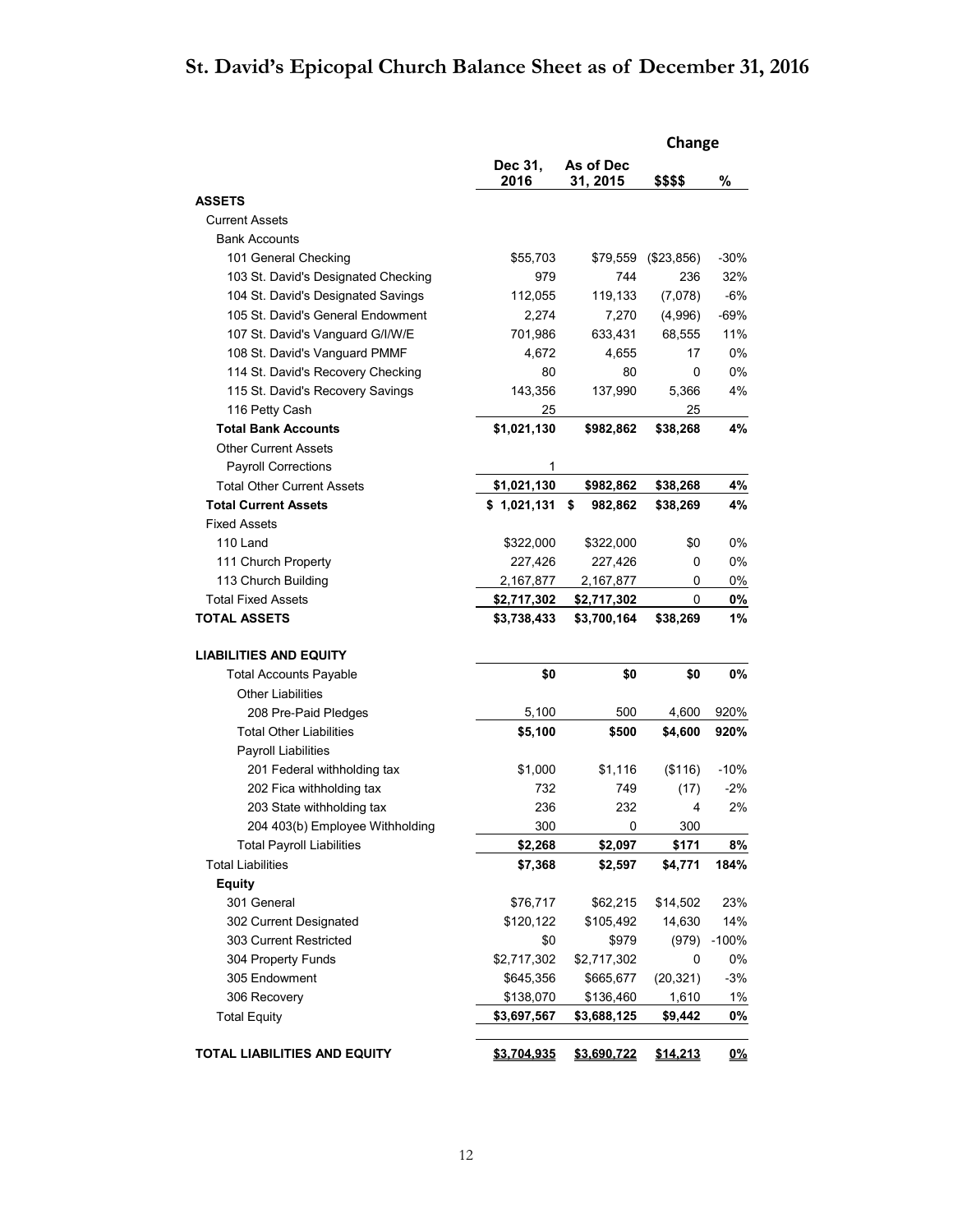### **ST. DAVID'S EPISCOPAL CHURCH Statement of Financial Activities Year End December 2016**

| <b>INCOME</b>                          | <b>Actual</b>    | <b>Budget</b> |
|----------------------------------------|------------------|---------------|
| <b>Pledges/Offerings</b>               |                  |               |
| <b>Plate Offerings</b>                 | \$3,675          | \$3,600       |
| <b>Pledges</b>                         | 295,097          | 320,000       |
| <b>Non-Pledges</b>                     | 25,322           | 22,600        |
| <b>Seasonal Offerings</b>              | 1,467            | 1,000         |
| <b>Special Offerings</b>               | 150              | 50            |
| <b>Bishop's Discretionary Offering</b> | 50               | 0             |
| <b>Total Pledges/Offerings</b>         | \$325,761        | \$347,250     |
| <b>Other Revenues</b>                  |                  |               |
| <b>Endowment Support</b>               | \$25,000         | \$30,000      |
| <b>Sunday Breakfast Income</b>         | 3,163            | 4,600         |
| <b>Discretionary Fund</b>              | 10,802           | 0             |
| <b>Building User Fees</b>              | 1,943            | 1,500         |
| <b>Flower Donations</b>                | 1080             | 700           |
| <b>Miscellaneous</b>                   | 2,576            | 1,970         |
| <b>Memorial</b>                        | 8,270            | 6,200         |
| <b>Youth Donations</b>                 | 2,623            | 3,500         |
| <b>Special Music</b>                   | 502              | 800           |
| <b>Transfers In</b>                    | 11,800           | 8,000         |
| <b>General Invst. Earnings</b>         | 36               | 30            |
| <b>Total Other Revenues</b>            | \$67,794         | \$57,300      |
| <b>Total Operating Income</b>          | <u>\$393,555</u> | \$404,550     |
| <b>EXPENSES</b>                        |                  |               |
| <b>Diocesan Apportionment</b>          | \$70,168         | \$70,168      |
| <b>Uncategorized Expense</b>           | 8,882            | 11,850        |
| <b>Programs &amp; Ministries</b>       | 15,876           | 17,750        |
| <b>Music</b>                           | 1,941            | 3,000         |
| <b>Youth &amp; Education</b>           | 7,469            | 6,500         |
| <b>Administration &amp; Supplies</b>   | 46,589           | 34,020        |
| <b>Building &amp; Grounds</b>          | 64,612           | 65,440        |
| <b>Rector</b>                          | 109,554          | 105,040       |
| <b>Payroll &amp; Benefits</b>          | 71,502           | 90,750        |
| <b>Total Expenses</b>                  | \$396,594        | \$404,518     |
| <b>Net of Income and Expenses</b>      | $($ \$3,039)     | \$32          |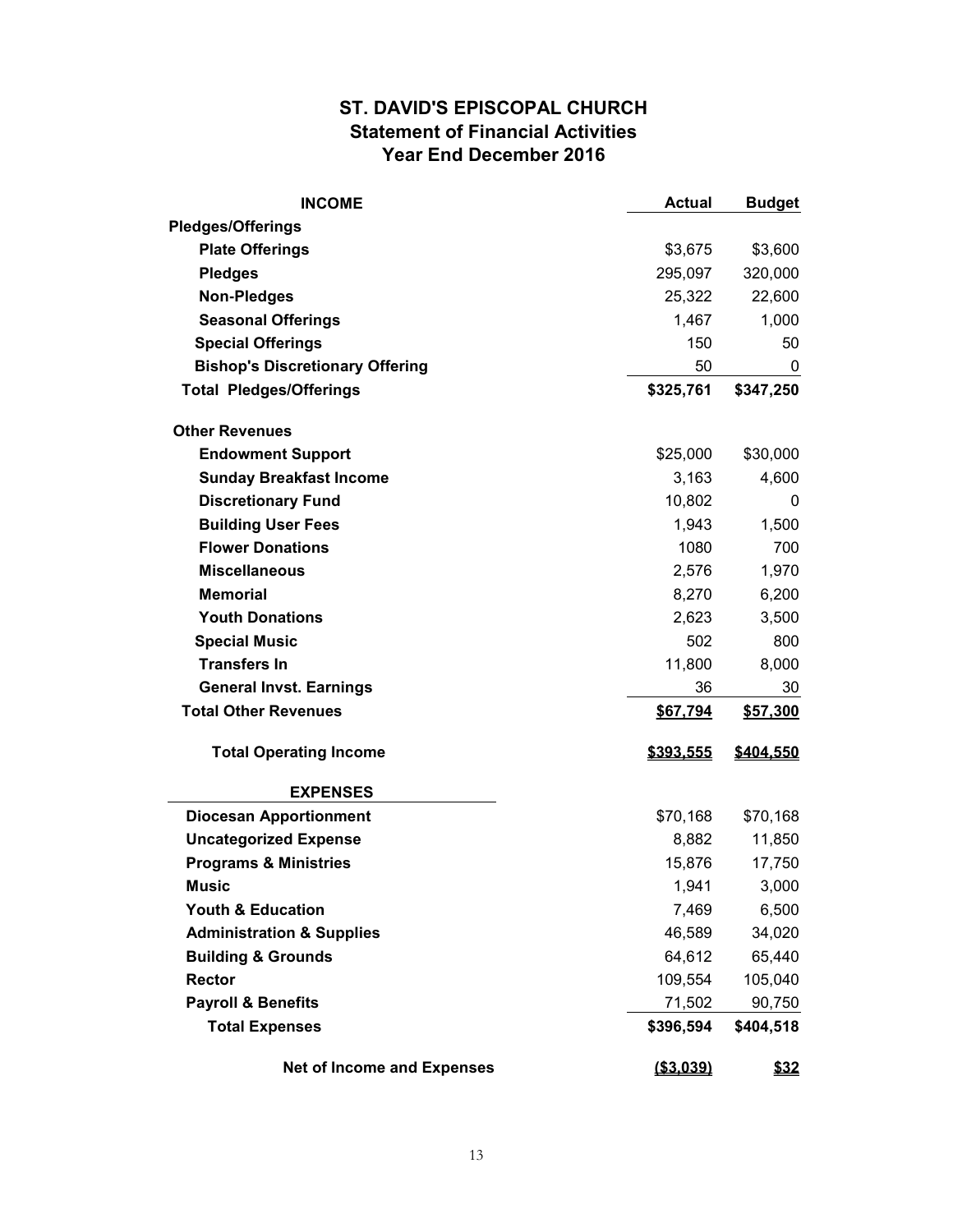# **Ministry Reports**

### **Music Department**

The music program at St. David's continues to thrive and to take an active role in creating meaningful worship. With the departure of organist Matt Gender last August, I took on the responsibility for accompanying all services which includes music and overseeing the music program, on an Interim basis. This is similar to the model we have used in the past, where one musician was utilized. Reassessment of this model is ongoing.

The robed adult choir, which anchors our program, has seen a bit of attrition through illness, work schedules, and relocation in the past year and yet remains strong and vibrant with the addition of new members Randall Martin and Christie Wedeking, the return of Kirsten Goodman, and the welcomed seasonal assistance of Vickie Buening and David Hall. The four sopranos, three altos, five tenors and three basses were quite busy this fall with the annual Service of Lessons and Carols and the 10:30 Holy Eucharist on Christmas Eve in addition to their weekly psalm duty and biweekly offertory anthems.

In addition to those listed above, members of the choir include Shirlie Hudson, Karen Clowers, Susan Farmer, Jacque Stroud, Kenzie Hoss, Jean Attebury, Lynda Crowl, Bill Sowers, Jim Clowers, Herschel Stroud, and Kyle Smith.

One of this fall's highlights came when the choir combined with the singers of Temple Beth Shalom for two special anthems at a joint service commemorating the tenth anniversary of the St. David's fire, and the hospitality and friendship offered by the Temple to St. David's. Plans are in the works for future collaboration with that wonderful group.

The contemporary ensemble continues to provide offertory and communion anthems once a month, usually on the first Sunday. Kirsten and Dana Book provide excellent leadership for this group. Other members include Ann Palmer, Eva Brown, and Carolyn Francis.

The Angelis Choir, consisting of six children ages 7 to 12, provided special music at the 5:00 PM Christmas Eve Holy Eucharist and on Easter Sunday and Pentecost Sunday. Members include David and Andrew Holman, Maddie Bauer, Janie Mann, Isabella Davis, and Maddie Typer.

All three groups are open to new members. For more information and rehearsal schedules, please contact me via email, kristi $@$ stdavidschurch.com or by calling the church office.

Respectfully Submitted, Kristi A. Baker, DMA Music Director and Choirmaster St. David's Episcopal Church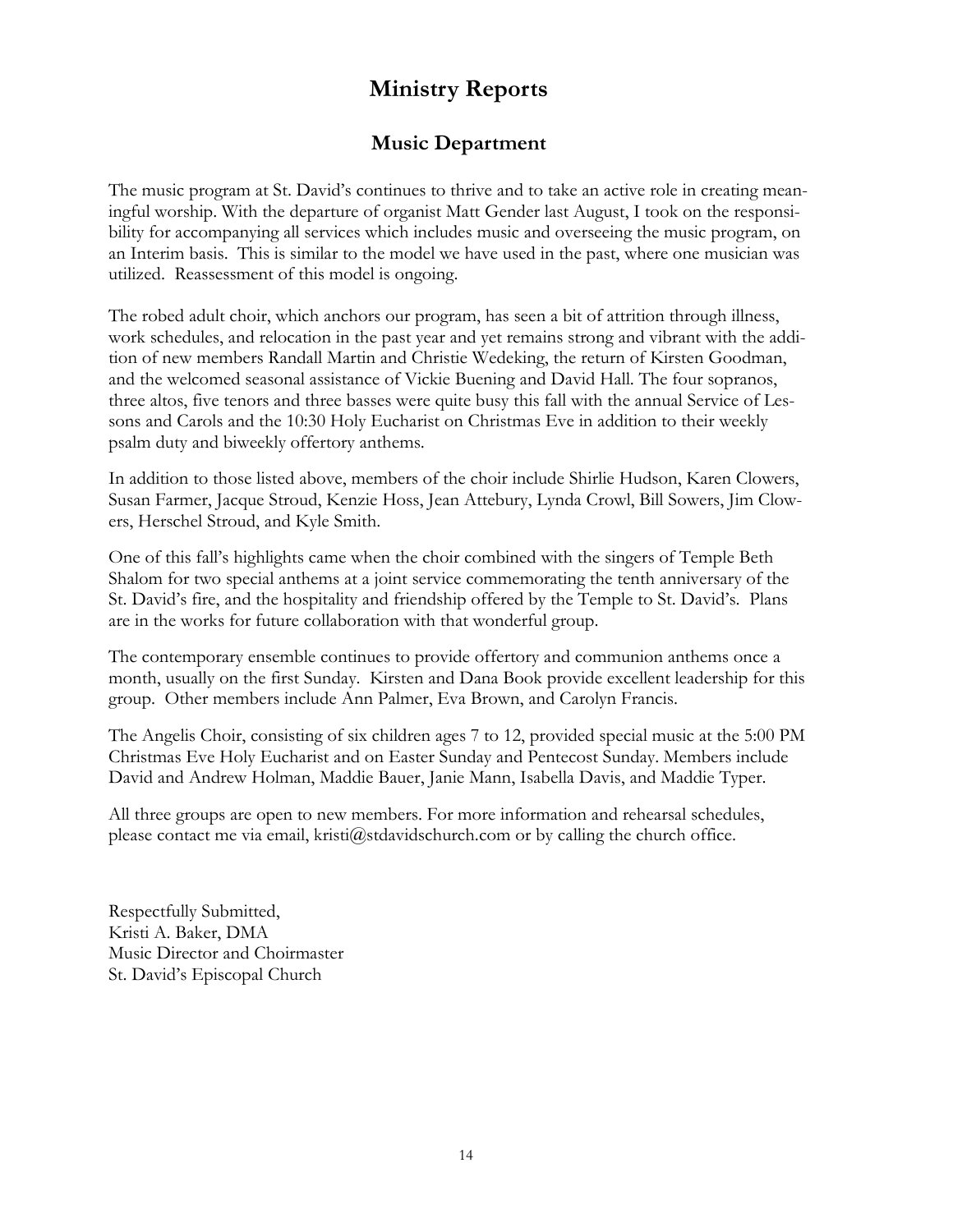# **Youth Ministry**

The youth group had a grand adventure the summer 2016 to the YMCA of the Rockies. Eight current youth and one recent graduate from St. David's joined five youth from Grace Cathedral and supporting staff for the five-day trip. Youth enjoyed nature and fellowship. There was hiking, zip lining, horseback rides, swimming, archery, and rock climbing. The trip helped form a relationship among the youth from the two Topeka churches.

St. David's youth were invited to a back to school lock-in at Grace Cathedral to start the school year. Youth later invited the youth of the Cathedral to a lock-in after an evening at Gary's Berries and fall festival. The youth all enjoyed getting lost in the dark corn maze, but thankfully they all made it back for the sleepover.

Our youth group offered service to the community in the form of serving at Let's Help twice this year. We also hosted a Halloween party for the children of St. David's. Work continues on the little free library. The youth helped with the Christmas pageant.

The youth group continues to be involved in Diocesan events such as Miqra, Youthtide, Happenings, Fall Fun Fest and Camp.

This year's active participation is slightly declined as a change in leadership occurred and our youth are more active in school activities and extra-curricular activities.

Respectfully submitted by Stacie Davis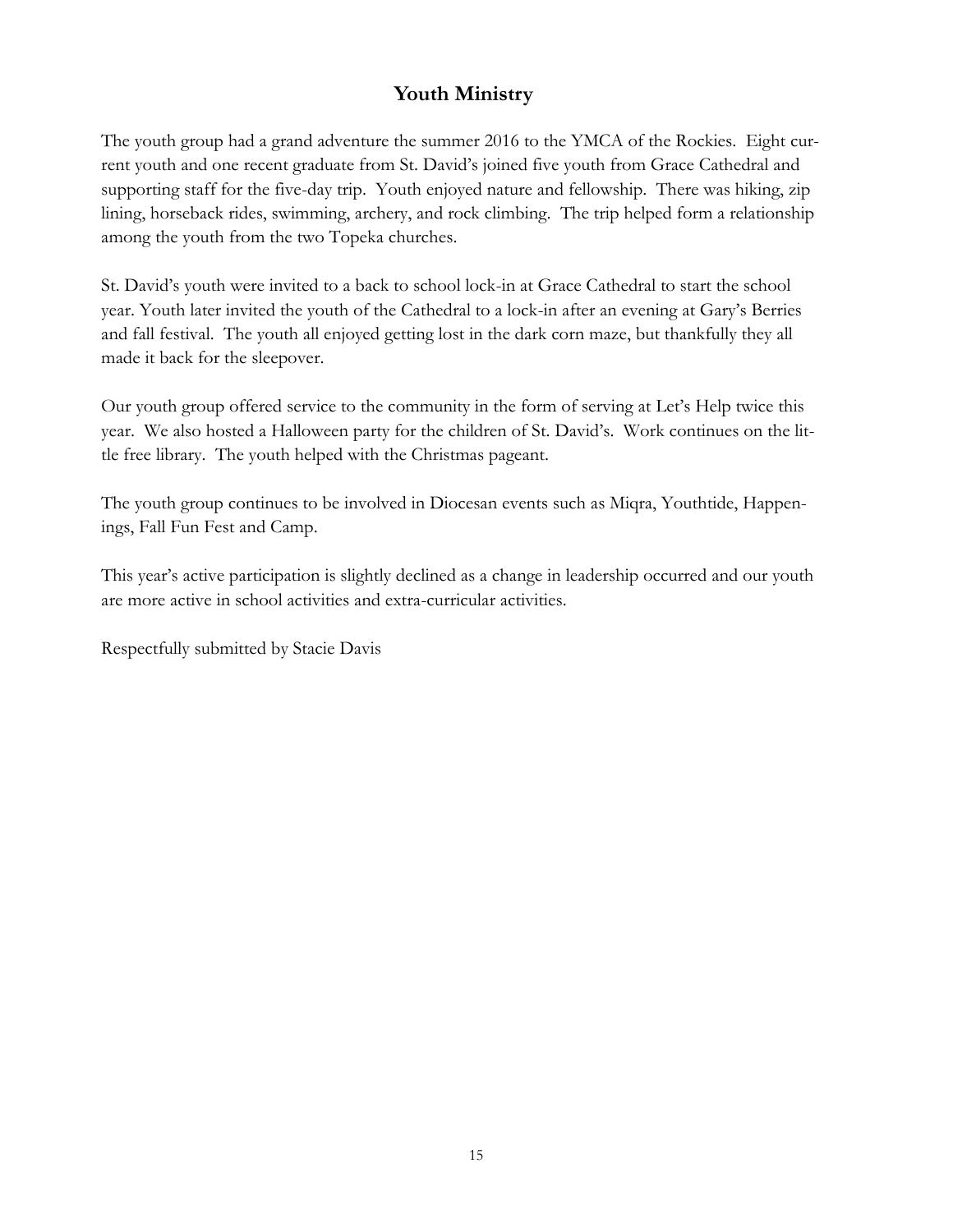# **Care Ministry**

The essence of the Care Ministry is to extend the love of Christ, particularly to members of St. David's who are unable to attend services or other church events. Our goal is to be able to change people's lives for the better, even if only for a moment – to make something easier, to extend a smile, to lighten a load, to offer a prayer.

The Care Ministry encompasses the following sub-ministries:

**Flower Ministry** – flowers have been taken to homebound or hospitalized members of St. David's following the late service on Sunday. At the current time, we don't have a chair person for this sub-ministry. These members have taken the flowers to those unable to attend services or they have offered to deliver flowers: Martha Boatright, Kirsten Book, Carolyn Francis and Amy DuPuis. We appreciate your willingness to help!

**Prayer Chain Ministry** – Louise Marvin continued as the chair of the prayer chain and this ministry is thriving! This group was active before the formation of the new Care ministry and has continued to operate as it had in the past. Members of the prayer chain are asked to pray daily for those on the prayer list. An updated list is published each month. When a prayer request is received, information regarding the new name is disseminated by e-mail or by telephone. Information on those who are on the prayer list is confidential and members of the prayer chain are expected to guard this confidentiality. This is a ministry which can be accomplished from one's home and does not require meetings. Those who have been involved in the prayer chain ministry are Louise Marvin, Betty Rice, Mary Simmons, Mary Ann Jennings, Sandra French, Nita Piercy, Connie Wold, Amy DuPuis, Pam Tregemba, Sherri Newman, Eva Brown, Jo Lathrop, Mary Jane Heacock, Deacon Mary Becker, Deacon Annie Hedquist, Nancy Sargent, Sharon Koepke, Kirsten Book, Ann Palmer, Deacon Craig Klein, Mother Betty Glover, Deacon Harry Craig, Ginny Becerra and Deb McGlohon. A prayer chain call list was developed in late 2016 for use in an emergency situations or when the computers are down. There are times when it's important that the information is sent out more quickly than an email (emergency surgery, crisis situation) and so the call list was developed and has since been finalized.

**Home Visitation Ministry** – this group visits homebound members to extend the love of St. David's. We try to schedule these visits on a regular basis. Those providing visits may pair up with others on the visitation ministry, if they wish. We are currently working on a new list of homebound parishioners and this information will be sent out to those who had been a part of the visitation ministry in the past to see if they would like to continue to provide visitations. We are always looking for additional members for this ministry so that we are able to provide frequent visits to the homebound. Those who have been involved in the home visitations ministry are Barry Worley, Amy DuPuis, Betsy Hamm, Susan Byler, Carolyn Francis, and Deb McGlohon, chair.

**Card Ministry** – Mary Ann Jennings continued as the chair of the card ministry and this ministry continues to thrive and provide much needed comfort and caring from St. David's to those receiving cards! The members of this ministry have been sending greeting cards to homebound members on a monthly basis, get well cards to those who had been hospitalized, and sympathy cards to grieving families. Those involved in the card ministry are Mary Ann Jennings, Mary Jane Heacock and Fulva Seufert Simon. We truly appreciate all the work this group of ladies have offered to this ministry! There have been comments from those receiving cards that having a beautiful card with such caring messages arrive in the mail has truly changed their lives! Touching folks in this manner and letting them know we care is so very important!

**Meal Ministry** – During 2016, we provided meals for St. David's members and their families, particularly following the death of loved ones. Volunteers for the meal ministry and those who provided meals during 2016 are Fulva Seufert, Laura Winters, Denise Dietrich, Susan Byler, Nancy Sargent, Christy Wedeking, Erica Blaauw, Eva Chang, Wendy Coates and Deb McGlohon.

Submitted by Deb McGlohon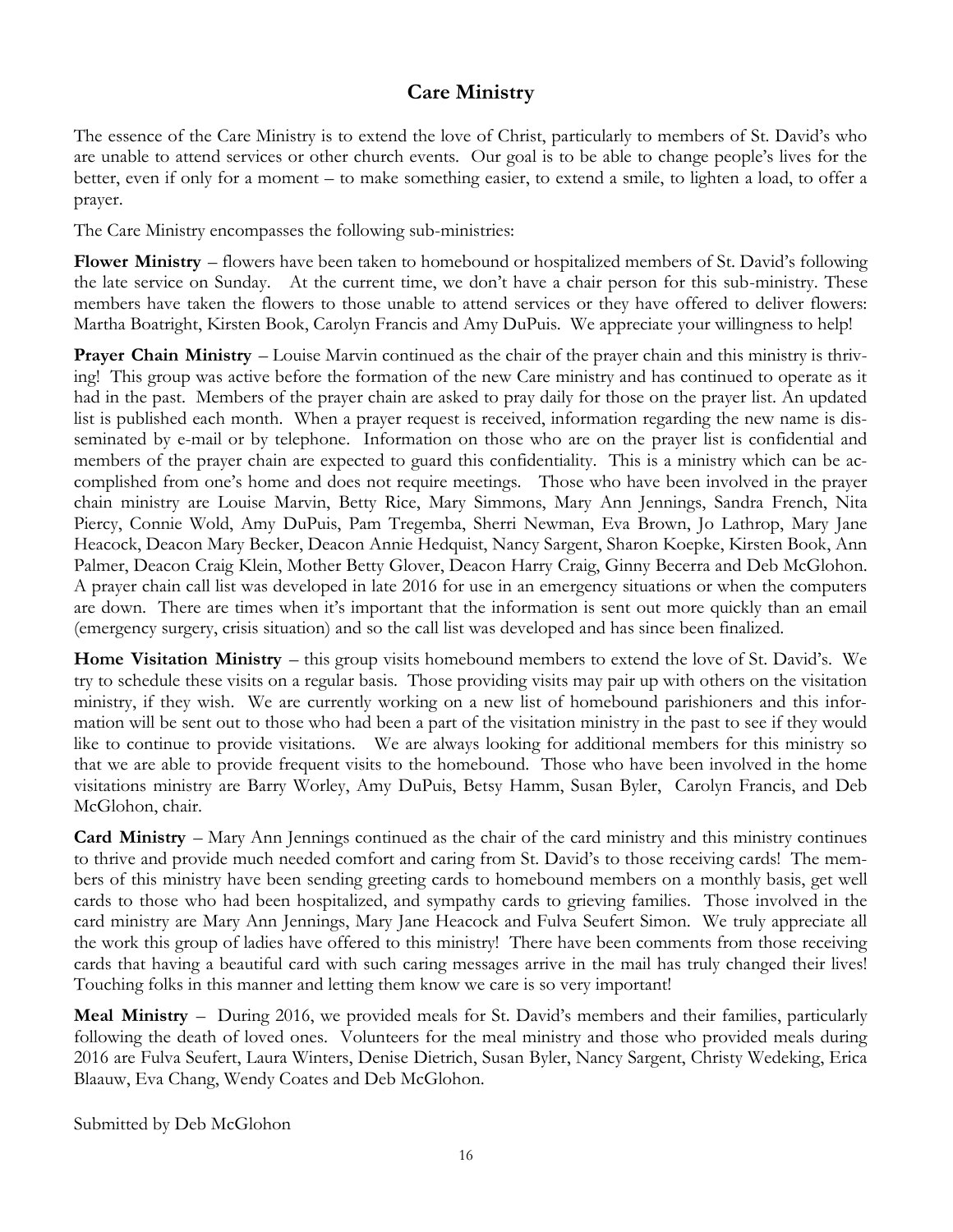# **Inreach Ministry**

The Inreach ministry group includes Parish Life (Barb Waters), Christian Formation for Adults (John Koepke), Dinners for 7/8 (Amy DuPuis), Sunday Breakfast (Steve Crowl), Daughters of the King (Charmaine Olson), Thursday Men's Study Group (John Koepke), Tuesday Women's Bible Study (Barb Waters) and Marilyn Homan, chair.

This has been a busy year for the Inreach ministry groups. Each group has worked tirelessly to provide opportunities for St. Davidians to continue spiritual growth, provide service within the church family and share a meal or cup of coffee. The Ministry Fair, bazaar, Lenten Soup suppers, Super Saints Social suppers/lunch, receptions following funerals, Sunday classes for adults, and of course our wonderful Sunday breakfasts have become a part of who we are at St. David's. Thanks to everyone who helped or attended any of these events!

Individual reports follow. Marilyn Homan, Inreach Ministry Chair

### **Bible study**

We are a committed small group. We meet on Tuesday's at 12:30 in the conference room for Bible reading and a DVD study.

### **Parish Life**

The Parish Life Ministry started off the year hosting the St. David's Day Pot Luck lunch. We also organize the Lenten Soup Suppers. Everyone enjoyed the different ministry groups hosting a night. It was suggested that five crock pots of soup are needed to make sure everyone gets to eat. An ice cream social was held in June and was enjoyed by all. We signed up new members at the Ministry Fair. We welcome anyone who would like to join our group. Our next event was a reception when Bishop Wolfe visited St. David's in October for confirmations.

Our 7th Annual Bazaar, held in November, was a big success and huge thanks go to all the folks who donated items, baked cakes, cookies and other goodies to raise funds for the benefit of the parish. We raised over \$2,600 for parish life alone! Special thanks to Mary Page who took all of the left over books, sold what she could and donated the rest. Enormous thanks to our team for working so hard to get set up and work the event. It really is a TEAM effort! We could use more help next year! Special thanks also to Spencer Duncan and crew for another great breakfast. It really helps bring in the crowd.

December 4th was a service of Nine Lessons and Carols with a reception following. The last coffee hour of the year was hosted by parish life. Many thanks to Eva Chang for organizing Coffee Hour this past year and for hosting several Sundays. Eva retired from this ministry at the end of 2016. We are looking for someone to take on this challenge! Thanks to everyone who graciously hosted, our attendance at Coffee Hour has really increased. We need folks to sign up for 2017-it's a lot of fun and a great activity. Co-host with a friend or group. Sign-up sheets are posted in the Parish Hall.

Respectfully submitted by Barbara Waters, Chair

### **Christian Formation for Adults**

Several activities for adult members of the parish began during the fall of 2016 and were organized and/or led by members of the Christian Formation for Adults Ministry Group. Jean Attebury sought and received our endorsement for three programs. Susan Zuber-Chall, a friend of hers who is a member of Temple Beth Sholom, started a Wednesday night discussion group focused on Wise Aging. Jean also convinced Susan to lead a late afternoon Wednesday yoga class, which has grown to an attendance of nearly 10 participants on a regular basis. Both activities will continue in to the New Year.

Jean Attebury also organized and began a regular Saturday night Movie Night on the first Saturday of the month. This event will probably be moved to the third Saturday of the month, beginning in February. Deacon Craig Klein conducted a Baptism and Confirmation class working with our ministry group during the early fall prior to the annual visit of the Bishop. Deacon Mary Becker conducted a series of sessions on spiritual practices during the season of Advent. While it is not directly involved with our ministry group, we have noted with approval, the addition of a pickleball court to the parish hall and regular instruction on the game by Steve Crowl on Wednesday afternoons.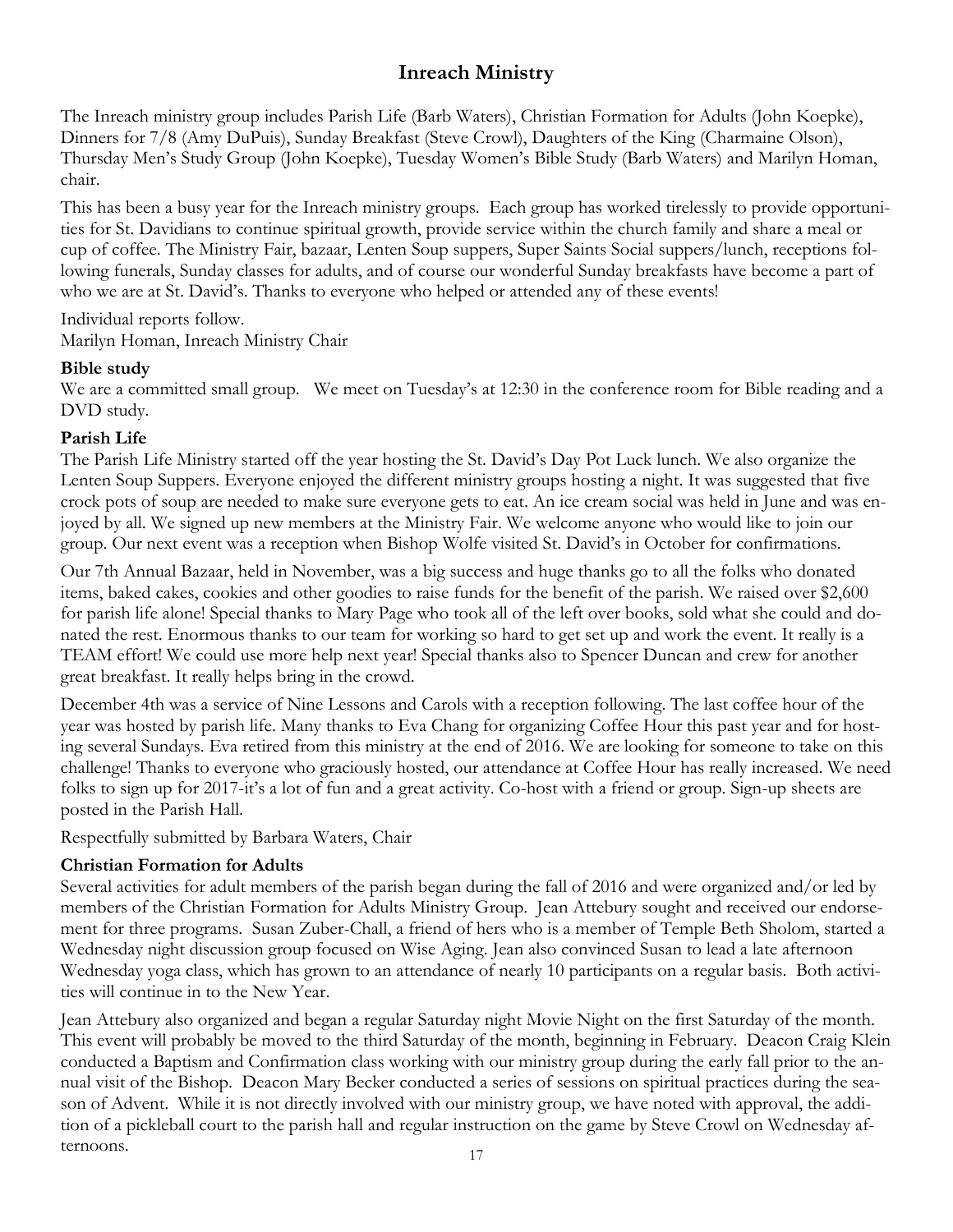We are grateful to those parishioners who have begun these new adult learning activities in our parish. We are disappointed that we have not yet found the key to an ongoing adult Sunday school program for the parish. We will continue to explore avenues to address this concern and would welcome any suggestions from parishioners interested in the topic.

Submitted by John Koepke

### **Thursday Morning Men's Study Group**

The Thursday Moring Men's Study Group continues to meet on a regular basis. In order to allow more time for discussion, we have moved our start time to 6:45 a.m. It should be noted that this earlier starting time does not satisfy all participants since some continue to arrive shortly after 6 a.m. and some members can usually be found continuing the discussion in the parking lot well after 8 a.m. Our numbers grew during the year with a peak participation late in the year of 17 active participants. We have fallen back to 16 with the departure for Ohio of Deacon Klein.

Our activity continues to follow the same outline each week, with an opening prayer by the last arriving participant. A reading of the gospel lesson for the following weekend leads to a discussion of the meaning of the gospel message and a reading of an interpretation of the gospel message by a learned scholar. The main portion of the meeting is occupied with a discussion of a chapter of the book currently being read or by viewing a lecture on a religions topic. During the final portion of the meeting, each participant is invited to share events that have transpired in their lives during the past week or since their last attendance. The meeting is always closed by a joint recitation of the Lord's Prayer.

During the past year, we have read and discussed books by Presiding Bishop Michael Curry and Bishop John Shelby Spong. We also viewed a series of lectures by a religion professor from North Carolina. We are currently discussing a book by Kansas native John Allen about the views and life of Pope Francis. We look forward to another year of thoughtful dialogue.

Submitted by John Koepke

### **Breakfast Crew**

We have been privileged to complete another year of serving breakfast to all of you. Each week we usually average 10-15 lbs. of bacon and about the same amount of hash browns. More fun facts: a gallon of gravy, close to 3 dozen biscuits and cinnamon rolls per week. There are usually four of us in the kitchen on an average Sunday from 6:30 to 10:45 a.m., times 4 hours, that  $= 16$  hours per week, 48 hours per month =576 people hours per year assuming we have breakfast only three Sundays per month. That's a whale of a commitment and I say thank you to the kitchen crew. I never expected to be cooking breakfast for 15 years and I am sure neither did Spencer Duncan. It has always been my hope to have at least two teams of cooks. As we start this New Year I hope some of you will join us in the kitchen. I can guarantee you that this service of feeding your fellow parishioners will change the way you feel about this place St. David's. Thank you all for breaking bread, bacon, and eggs with us this past year.

Sincerely, The Breakfast Crew (Submitted by Steve Crowl)

### **Mary and Martha Chapter Daughters of the King**

The Chapter is very active and our meetings well attended. The Chapter meets on the second Saturday of the month at 10:30am, in the conference room. The Prayer Shawl Ministries are keeping busy for those in need of comfort. Many shawls have been given to those in need on request. Thank you to the teams who see to the receptions for Saint David's funerals. We have been very busy with this ministry in 2016. We welcomed new member Kirsten Book.

Submitted by Charmaine Olson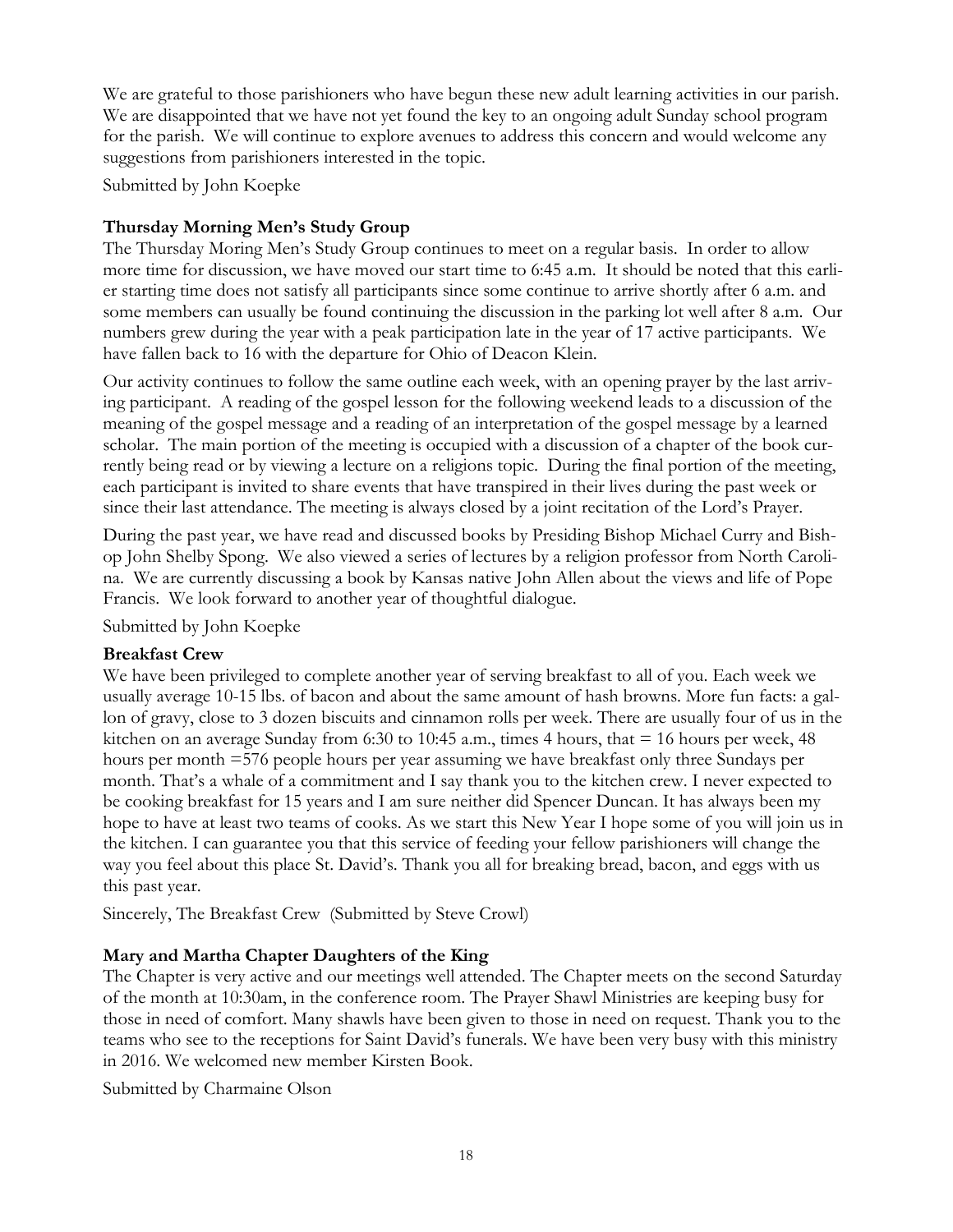### **Outreach Core Ministry**

#### **Mission Statement**

The mission statement of the Outreach Core Ministry is as follows:

"To extend the outreach of St. David's Church, bringing the love and grace of Christ to people in need and want."

#### **Budget and Expenses**

No funds for Outreach Ministry were derived from the Parish's operating budget. Outreach requested and received \$6000 from the Endowment Fund, following approval by both the Endowment Board of Trustees and the Vestry. The only expenses incurred throughout the year were those for the purchase of food for the Let's Help lunches as more specifically described below. The remaining \$2000 was distributed as described in the Community Ministries program.

### **Programs and Activities**

The Ministry attempts to meet this mission through a number of programs and activities, each of which involve the contributions of time, talent and treasures by many, many of our parishioners:

**Community Ministry**—One of the areas of responsibility is to make small grants to various charities in Topeka. Therefore, \$2000 of the amount requested and received from the Endowment Fund was donated. A contribution of \$200 was contributed to ShareFest. Donations of \$250 each were made to Doorstep, Inc., the Rescue Mission, Let's Help, and Marian Clinic. The remaining \$800 was provided to the Episcopal Diocese for Hurricane Matthew relief.

**Servants' Shop---**Pam Tregemba has continued to serve as the manager of the Servant Shop. This includes the buying and selling of merchandise, grocery cards, jewelry, t-shirts, cook books and other books and items. Included in these items were raffles for quilts made by Diana Allen and a nativity scene donated by Alice Johnston and Amy DuPuis, Dr. Jim Ransom and Steve Lipscomb donated the proceeds received from sale of their books. Other people made and donated items that were sold through the store or at the St. David's Bazaar. Terry Martinez sold certificates for the Topeka Duck Race from which one-half of sales--- \$387.50---was given to the Servant Shop. Pam and Sharon Koepke staffed and many people contributed items to the garage sale held at the Koepke home. Many people have provided cash donations for Memorials. From the revenue derived from all receipts, \$8,082.10 was donated to various charitable uses. This included \$177.84 for the Doorstep Pantry Relief Drive, \$104.26 to the Rector's Pantry, \$600 to the Episcopal Diocese of North Carolina for Hurricane Matthew Relief and \$200 to Circles of Topeka. \$1750 in cash was provided to each of our local charities that Outreach specifically targets---Let's Help, Marian Clinic, Doorstep and Rescue Mission. In 2016, Pam arranged to have three St. David's nights at McAlister's Deli. After computing the amounts contributed during 2016, the total charitable contributions made from the Servant Shop since it was begun in 2001 is \$38,380.01.

Let's Help—From the remaining \$4,000 received from the Endowment Fund, food was purchased for lunches that were prepared and served to more than 4000 people on the fourth Wednesday of each month. This is a ministry that has so many parishioners involved I hesitate to name any one person as coordinator. It is a program in which 35-40 parishioners, including many of the youth, have shared in the purchasing, preparation, serving, and cleanup required to serve an average of 400 people in 11/2 hours. In addition, the monthly collections in March of paper products and the hats and gloves in October were delivered to Let's Help.

**Doorstep—Sharon Koepke continued as coordinator in providing tremendous support to Doorstep.** Through the year, Doorstep offers a Food Bank, Clothing Bank, Wellness Clinic, Start-up Program, Utility, Rent, Medical and Transportation Assistance, SRS and Resource Referrals. With Sharon's guidance and involvement, St. David's sold tickets and Sharon created a theme basket for Operation Soup Line, Doorstep's biggest fundraiser, at which \$16,200 was raised. The proceeds from our sale of cookie dough in May went to Doorstep. The proceeds from the sale of cinnamon rolls and tamales in October also went to Doorstep.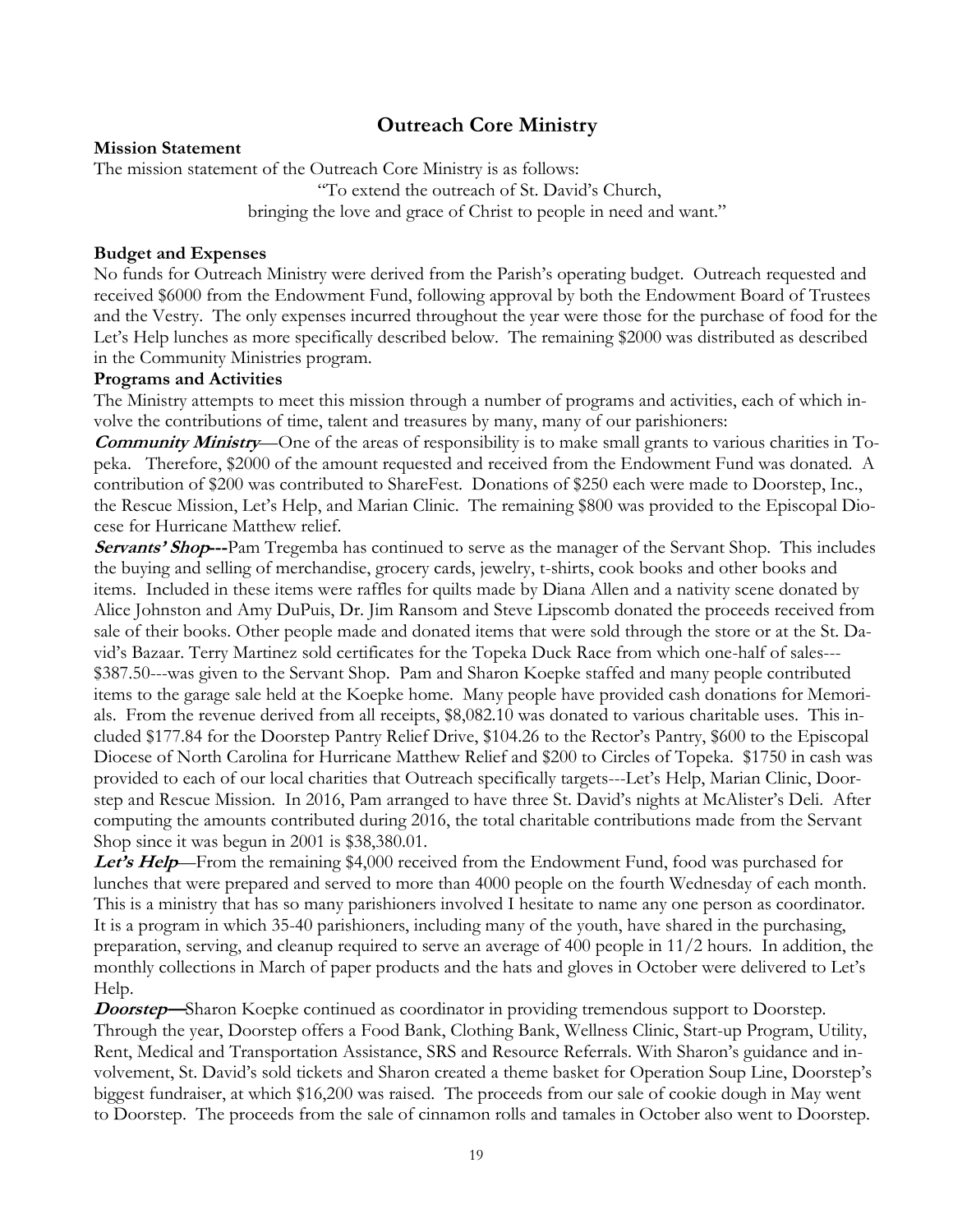The Paper Angel Tree resulted in many children's gifts being contributed to the Christmas Store where both youth and adult parishioners volunteered. Volunteers also assisted at the food pantry and clothing bank. St. David's was a major contributor in helping restock the food pantry in January, collecting over 2800 pounds. The bin collections in May, June, August and September all went to Doorstep.

**Sharefest 2016—I** served as coordinator this year. St. David's was well represented with 15 parishioners working for 4 hours on April 30 on projects at Whitson Elementary School. We were part of numerous churches and hundreds of volunteers providing thousands of dollars in labor for the benefit of the schools within U.S.D. No. 501.

**Rector's Discretionary Fund**—On the first Sunday of each month, all non-pledge collections are given for the use of the Rector. These funds are used to assist both parishioners and non-parishioners in need of immediate assistance. Outreach members have assisted in making announcements at the first Sunday services so that this ministry can continue.

**Summer Food Service Program**—During 2016, Outreach pursued participation in the Summer Food Service Program provided by the United States Department of Agriculture. Two meetings were held and visitations made to various current sites. Outreach recommended that St. David's serve as a site for meals under this program during 2017 with U.S.D. No. 501 at its sponsor. This was then approved by the Vestry. \$1000 has been requested as a budget for this purpose in 2017. Vicki Buening and Kathy Fries have agreed to cochair this effort and are in the process of developing plans on how to proceed.

**Miscellaneous**—In February, all canned goods collected were donated to Project Topeka. The Rescue Mission received the baby supplies that were donated in April, personal hygiene products contributed in December, and the blankets, sheets and towels that were provided in November. School supplies were delivered to Community Action in July. Members also participated in the St. David's Bazaar. In addition, this year we continued to collect children's books for delivery to the Rescue Mission and Topeka Police Department.

A portion of our January meeting will be devoted to a review of our current activities and the development of a vision for the future.

It has truly been an honor to serve chair of the Outreach Core Ministry the past four years. I have been blessed to see firsthand the dedicated service so many persons within St. David's willingly, enthusiastically and selflessly give to help ease the plight of the poor and needy of our community. Hundreds of hours and thousands of dollars were spent by our parishioners this past year fulfilling the Outreach mission of bringing the love and grace of Christ to people in need and want.

Respectfully submitted, Larry Buening, Chair